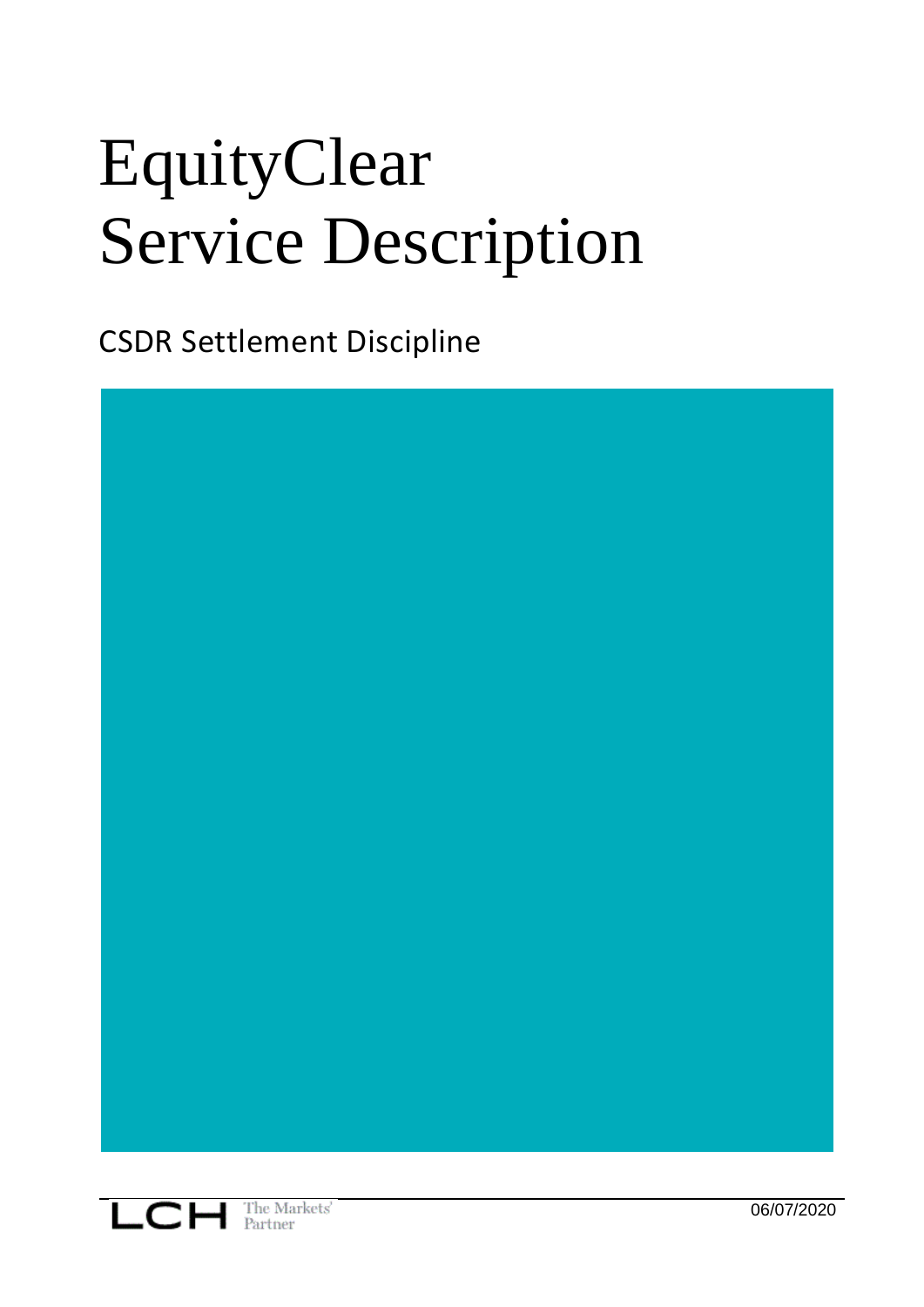For any questions regarding this document please contact:

### **Ian Mackenzie**

Client Relationship Manager, EquityClear Tel. +44 (0) 20 7426 7265 Email [securitiesclientserviceLTD@lch.com](mailto:ian.mackenzie@lch.com)

### **Greg Michaels**

Product Development, EquityClear Tel. +44 (0) 20 7426 7176 Email [greg.michaels@lch.com](mailto:greg.michaels@lch.com)

### **Securities Client Services Team**

Email [securitiesclientserviceLTD@lch.com](mailto:securitiesclientserviceLTD@lch.com)

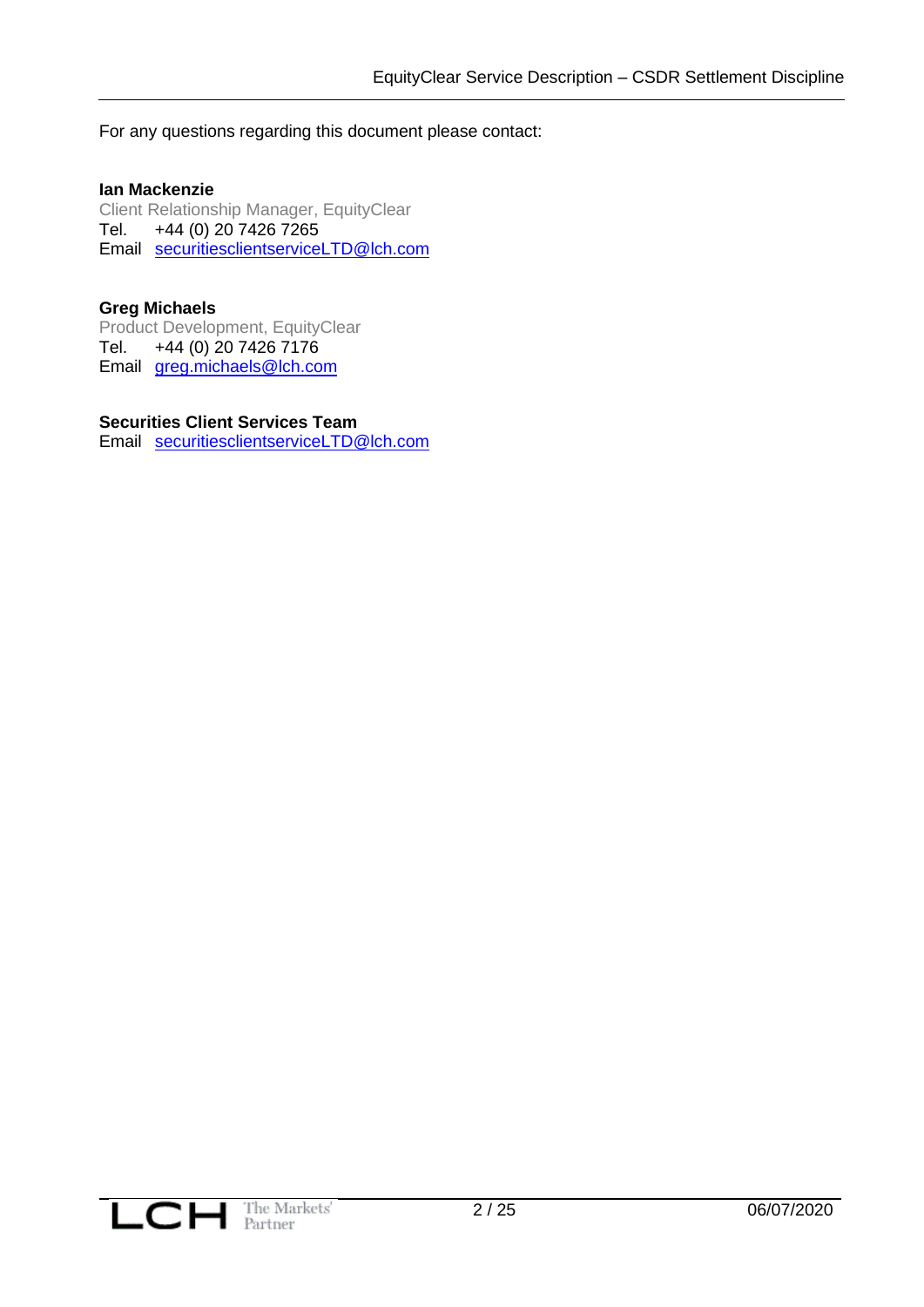# **Table of Contents**

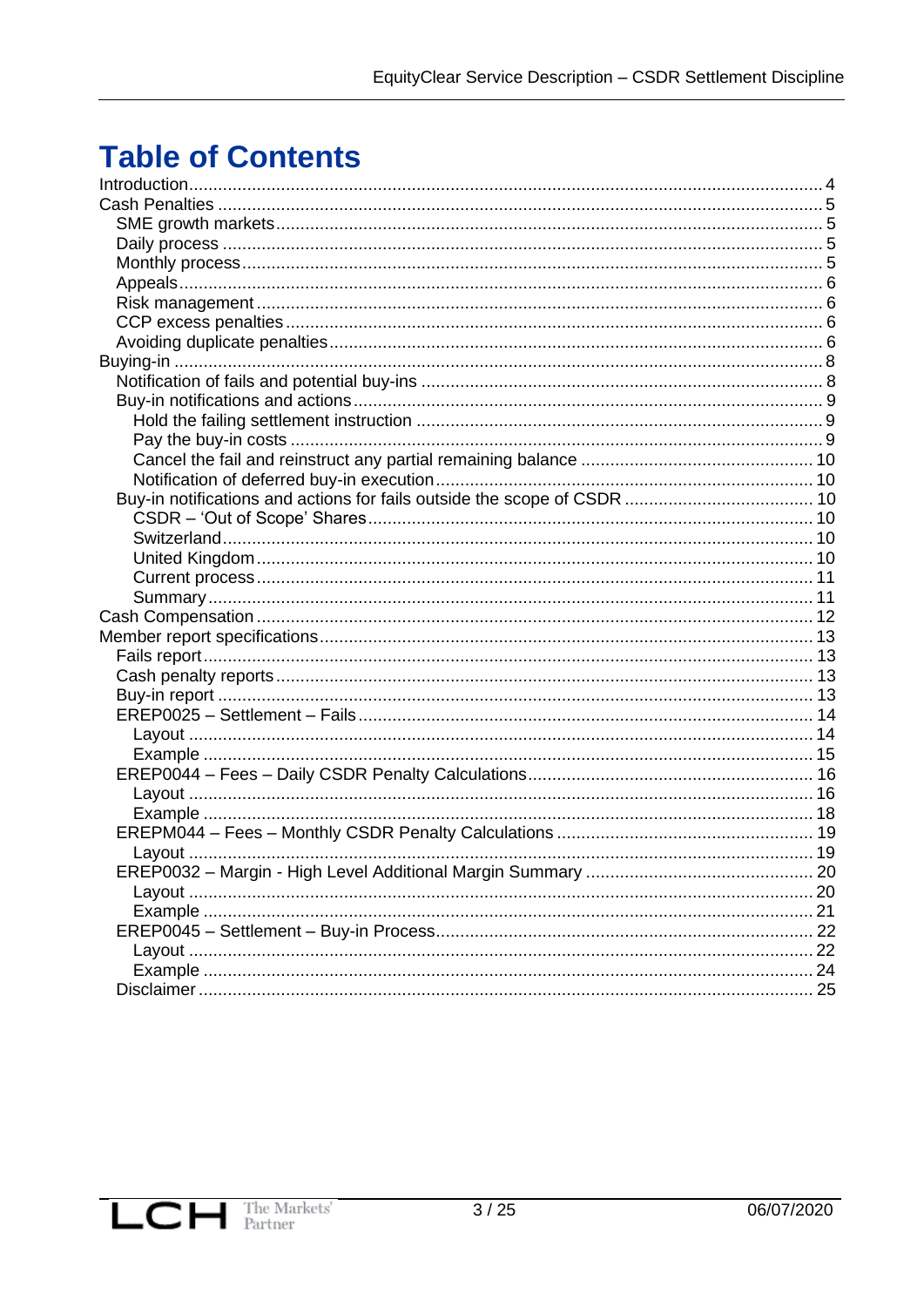# <span id="page-3-0"></span>**Introduction**

The Central Securities Depositary Regulation (**CSDR**) requirements on settlement discipline are defined in:

- Level 1: Regulation (EU) No 909/2014 Articles 6-8
- Level 2: Commission Delegated Regulation (EU) 2018/1229 (the **Settlement Discipline RTS**)
- Level 3: ESMA Q&A

This document describes how LCH Limited (**LCH**) will implement the CSDR settlement discipline regime in EquityClear. It first describes the process steps to be followed and then provides specifications of how the necessary information will be provided in the EquityClear member reports.

The design objective has been to create a simple but comprehensive solution to help members integrate the EquityClear process and data into their systems.

The document covers cash penalties, buy-ins and cash compensation.

**N.B. We are open to receive prompt feedback from members on this first circulated version of the document and could make some simple changes from proposals made – for example, the addition of one or more columns to a report. Therefore, members are invited to plan their design and build on the specifications provided but should allow for potential changes to be notified in a second version of this document within a month or so of the first publication.** 

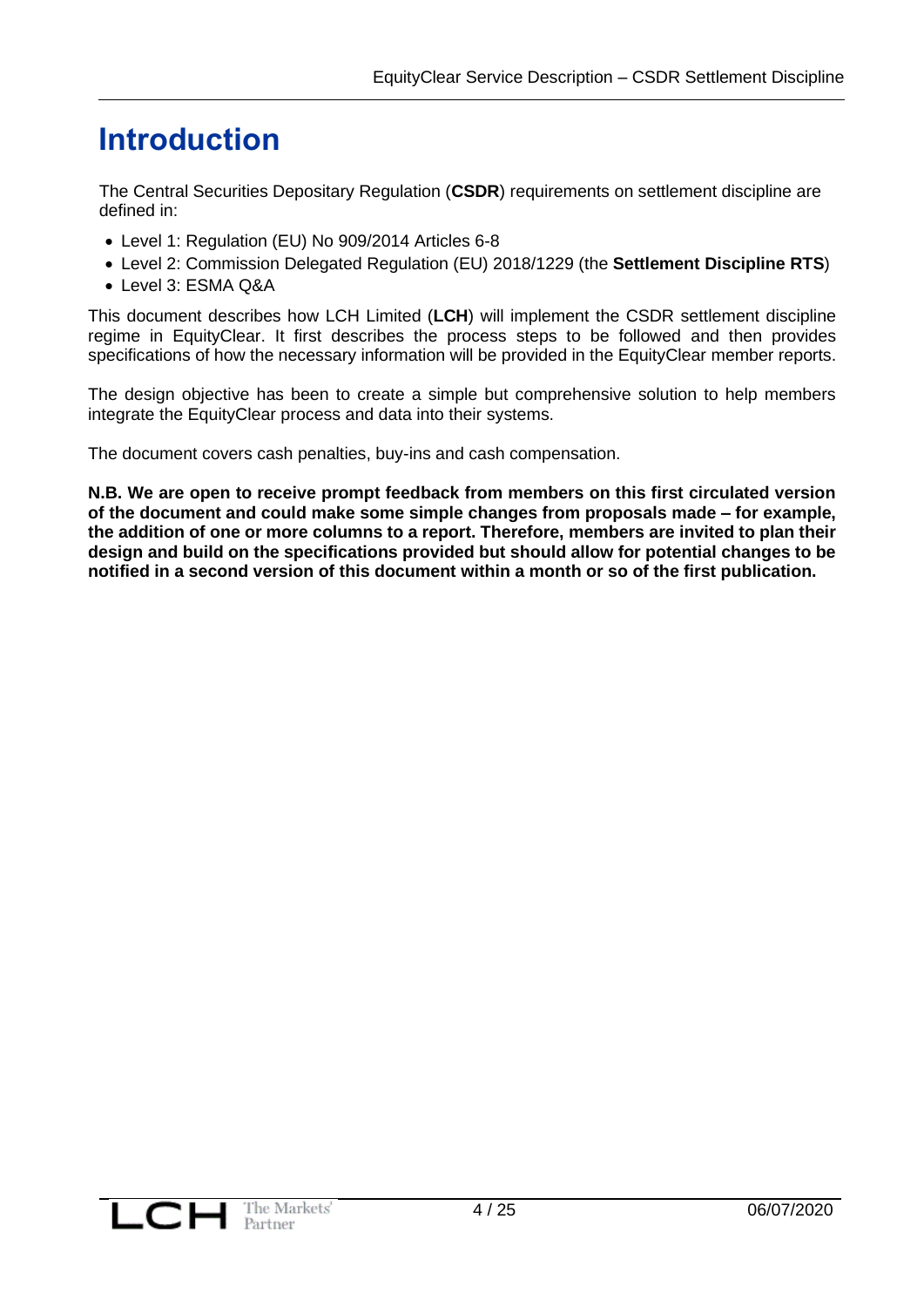# <span id="page-4-0"></span>**Cash Penalties**

CSDR requires CSDs to calculate cash penalties on fails. The CSDs are required to collect the penalties from and distribute them to their participants, except where a participant to a fail is a CCP. In this case the CCP is required to collect the penalties from and distribute them to their members. The CSDs will identify on the penalty calculations they report to their participants whether each penalty is to be collected or distributed by a CCP or not. The following applies to CSDR penalties for which LCH is responsible for their collection and distribution.

# <span id="page-4-1"></span>**SME growth markets**

Trades executed on SME growth markets attract lower penalties than trades executed elsewhere. By default, LCH will separately net trades per SME growth market using the MIC recognised by the CSDs.

Where an equity is traded on more than one SME growth market and they have chosen the same extension period, say the maximum 15 days, there is the potential to net trades from these markets together for settlement. This, however, would require CSDs to recognise a new SME growth market netting MIC, similar to 'VARI', to know to apply the reduced fees. If such a MIC is created and available to use in a CSD, then members will have the option to request cross netting of relevant trades. This is the same option we provide across all current markets.

# <span id="page-4-2"></span>**Daily process**

LCH will match and reconcile each penalty calculation against its record of fails to ensure reported penalties are recognised as valid and that no expected penalty calculations are missing. The matching process also allows EquityClear to identify the member and Settlement Firm responsible for each penalty and hence report, collect and distribute the penalties appropriately.

At the end of each day EquityClear will provide each member with a single report giving all the cash penalty calculation records, including separately both new penalties and corrections, for all CSDs. The report will use the usual EquityClear format, which is a simple tabular data set. It will contain the necessary data extracted from the CSD penalty reports, generally from MT537 messages, along with EquityClear enriched data such as the Member Account and Settlement Firm ID. This should allow GCMs, in particular those not involved in the settlement of the fails and hence not receiving the penalty calculations directly from the CSDs, to track and manage the liabilities of their clients through each penalty month.

# <span id="page-4-3"></span>**Monthly process**

EquityClear will generally follow the month end penalty processing timetable of the CSDs.

On the 14<sup>th</sup> 'Penalties Business Day'<sup>1</sup> of each month EquityClear will provide each member with a single report giving all the cash penalty calculation records for the previous penalty month but including only the final corrected records. The sum of these records will match the amounts to be collected and distributed, which will be in the settlement/penalty currency. This report will also allow reconciliation and dispute resolution with members' clients as necessary.

Penalty collection and distribution will go through the usual invoicing process. CSDR cash penalties will be identified as separate line items on the invoice, per penalty currency per Settlement Firm.

<sup>1</sup> The Penalties Business Day (PBD) is as defined by ECSDA in their CSDR Penalties Framework document.

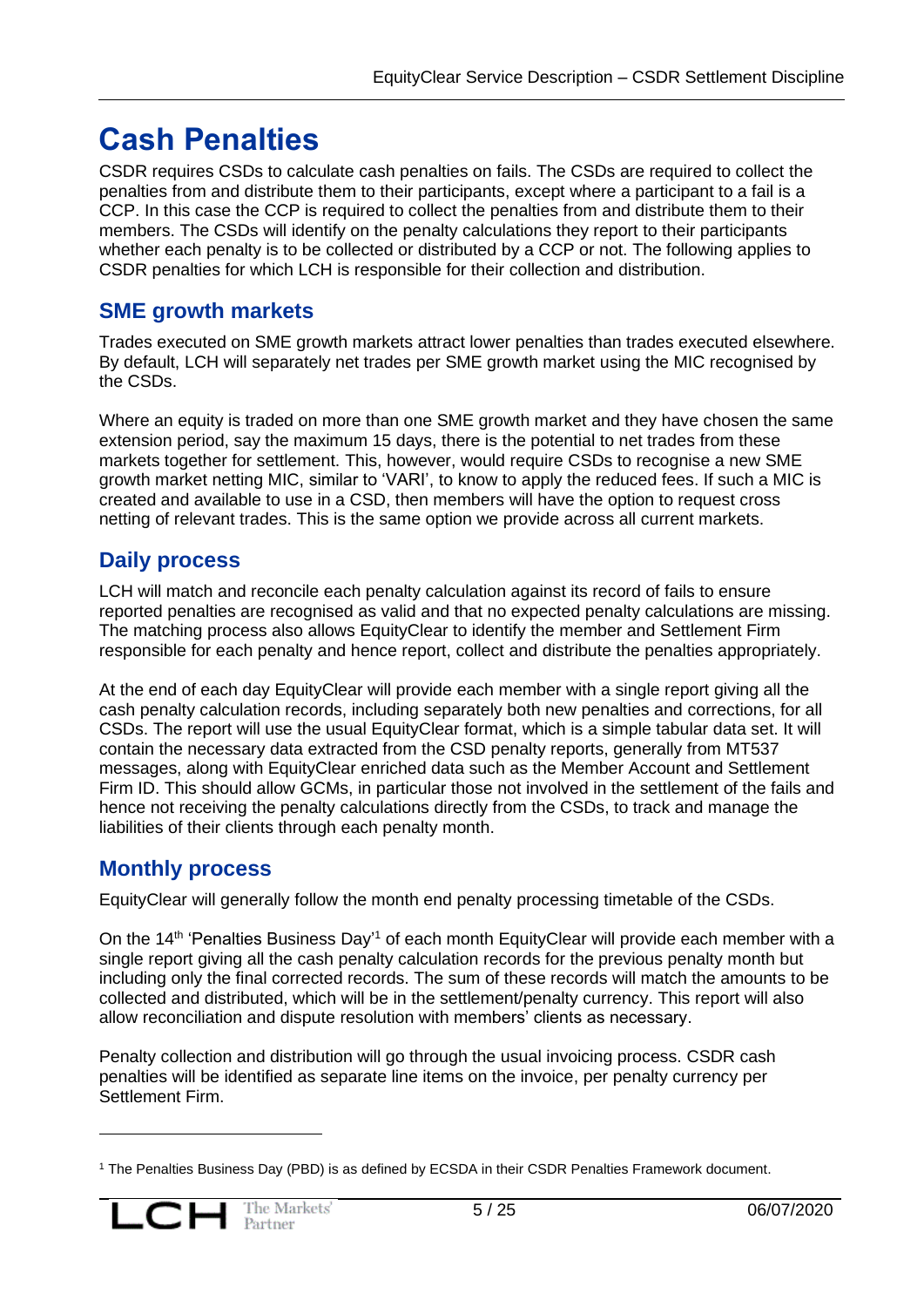### **Members must therefore have PPS<sup>2</sup> accounts in all relevant settlement/penalty currencies to facilitate payments.**

LCH will endeavour to align the value date for payments with the CSDs, being the  $17<sup>th</sup>$  'Penalties Business Day' of the month.

LCH will continue to apply its own penalty charges. These will continue to be reported separately on the existing report.

# <span id="page-5-0"></span>**Appeals**

LCH requests that a member or their client who wishes to appeal the CSD calculated penalty amount or attribution does so directly to the relevant CSD via the CSD participant. This will be much more efficient than using LCH as an intermediary.

However, if the member or their client is comfortable with the CSD reported calculation but has an issue with how LCH has reported it then this should be raised by the member with LCH.

### <span id="page-5-1"></span>**Risk management**

In theory, LCH should be net flat to penalties. That is, for fails from LCH to members, and hence penalty liabilities on LCH, there should be an equal amount of fails from members to LCH, and hence corresponding penalties due to LCH to cover its liabilities. However, members can go into default and therefore potentially not pay their liabilities to LCH. LCH will always pay penalties due to its members, irrespective of whether there is a default of another member, as members would expect, this being a primary function of a CCP. Therefore, LCH will calculate and collect margin to cover the future penalty liability. This additional CSDR cash penalty margin will be shown as a separate line item on member report 'EREP0032 – Margin – High Level Additional Margin Summary'.

# <span id="page-5-2"></span>**CCP excess penalties**

In practice there are scenarios in which LCH is not flat to penalties and incurs a loss, where neither LCH nor its members are at fault (e.g. where a CSD settles late deliveries to LCH but ends its process before delivering those securities back out to receiving members).<sup>3</sup> The size of this loss to LCH is currently unknown. But it is estimated to be of limited but not insignificant value to LCH in total. LCH is therefore considering how to cover such losses. There is the potential that this will be mutualised as a specific add-on charge to members.

# <span id="page-5-3"></span>**Avoiding duplicate penalties**

There are scenarios where LCH and its members need to cancel matched settlement instructions after ISD and reinstruct new related ones with the original ISD. These include net-offs, manual splits to support settlement and manual splits to support electing on optional corporate events with options. In such cases cash penalties would have already been calculated on the matched fails. However, a simple reinstructing of the new instructions would incur late matching penalties to whoever matched second. These would be duplicate and unwarranted penalties.

There is also the new scenario required by the CSDR buy-in rules to reinstruct after a partial buyin. The drafters of CSDR recognised the potential problem of the duplicate penalties and explicitly required CSDs to only charge penalties from the reinstruction date. CSDs have put in a mechanism

<sup>&</sup>lt;sup>3</sup> Other scenarios are described in the EACH CSDR Settlement Discipline Framework.



<sup>2</sup> The LCH Protected Payments System.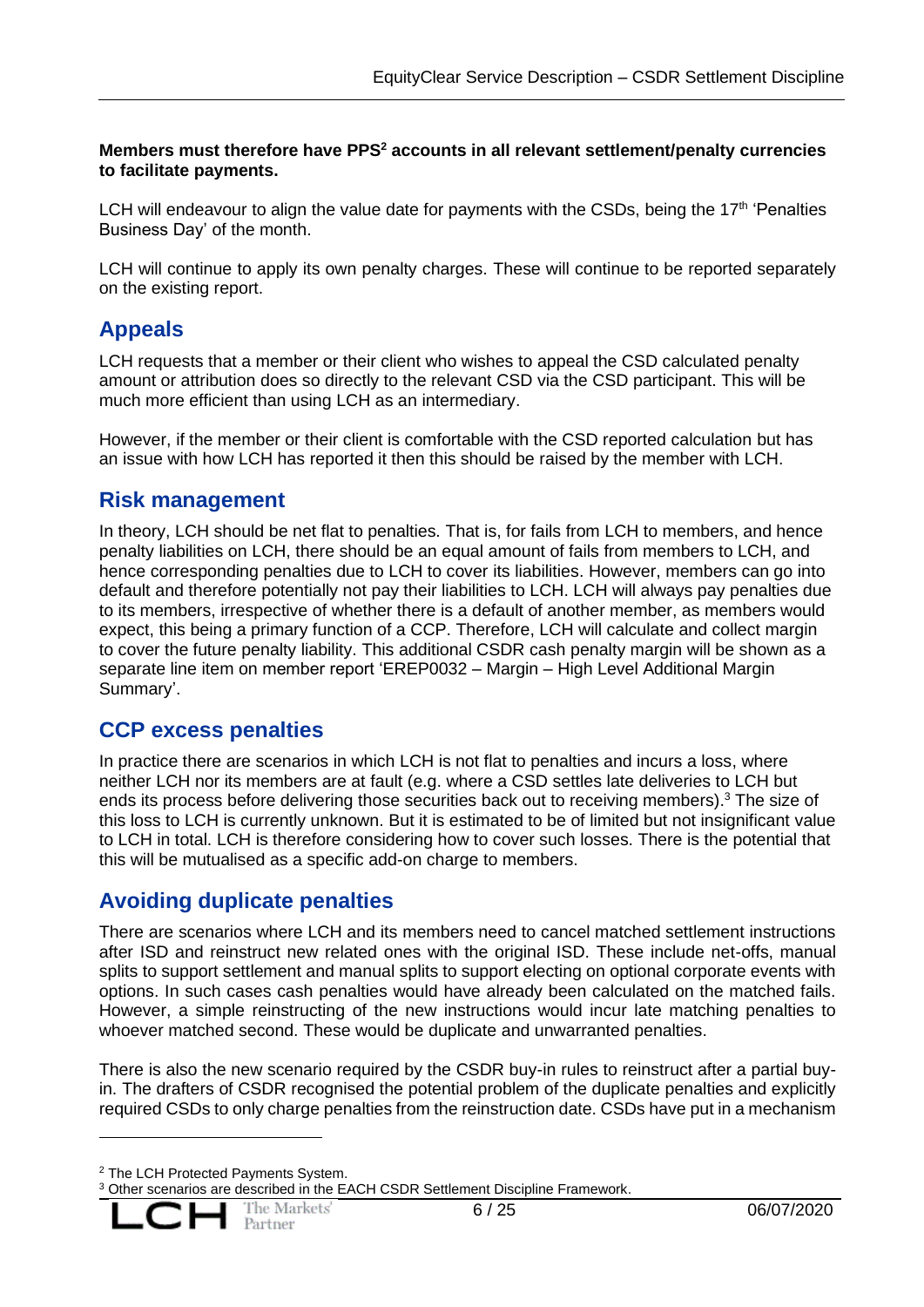by way of a flag on settlement instructions to implement this requirement. LCH proposes to use this matching flag to automatically and correctly avoid the duplicative penalties in the previously listed other scenarios.

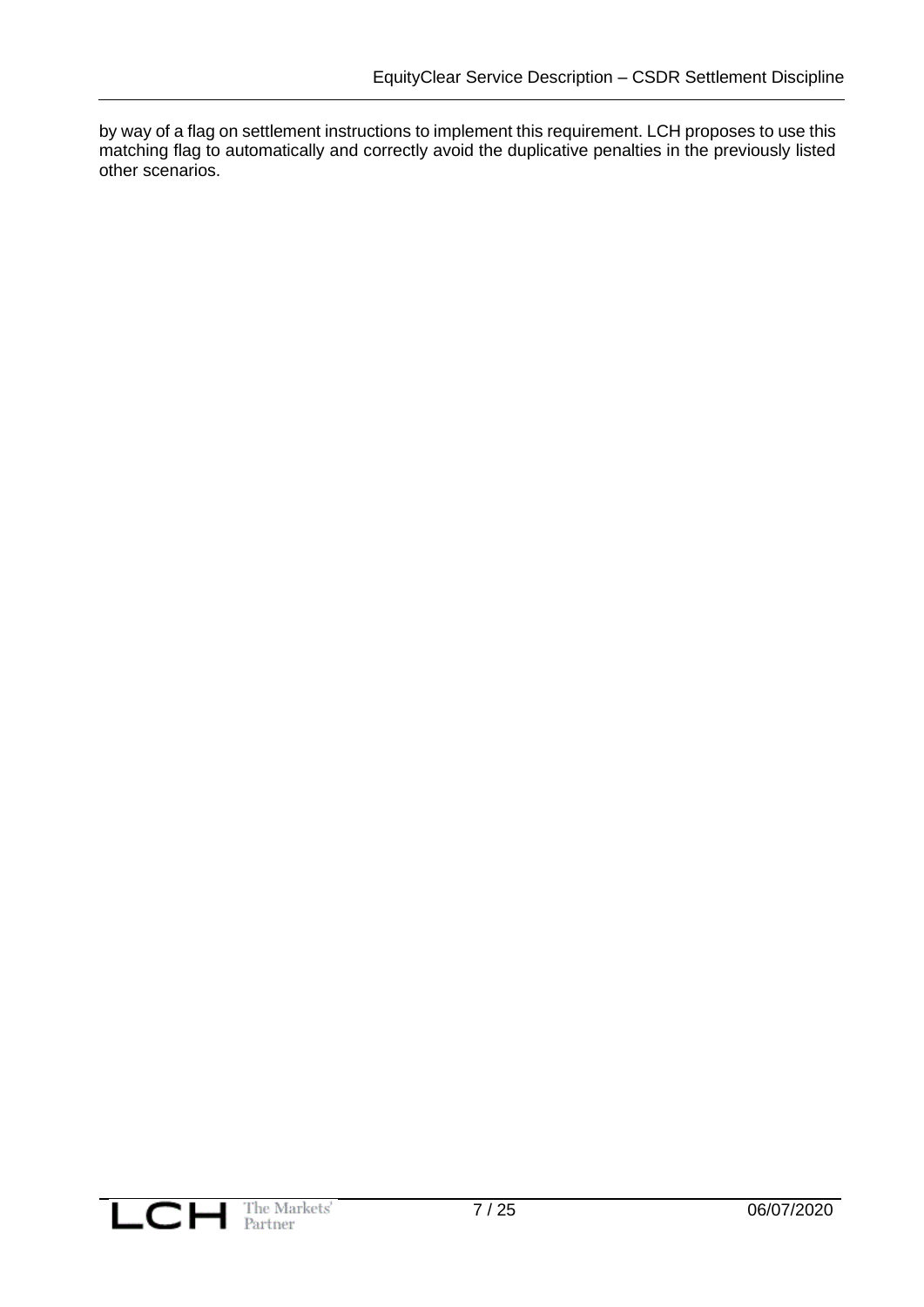# <span id="page-7-0"></span>**Buying-in**

CCPs have been required by the Short Selling Regulation<sup>4</sup> (SSR) to buy-in member fails in share transactions. CSDR repeals the SSR requirements and replaces them with new requirements. CCPs remain responsible for buying-in failing members. CCPs cannot be bought-in on their fails. As CCPs are always flat, their execution of buy-ins against fails to them will provide the securities to then fulfil their onward deliveries.

The CSDR operational requirements are more prescriptive than the SSR ones, so EquityClear needs to make changes to the current established process. It should be noted that the new buy-in process that CCPs need to follow as receiving party versus the failing party is virtually identical to the process for non-cleared fails.

EquityClear will apply the following buy-in process for each i failing settlement to LCH which is in scope of CSDR and for which a buy-in is possible.

Where LCH has been given power of attorney in a CSD to undertake the instructions required of CSDR it will do so on behalf of the member. Otherwise the member, or their appointed agent, must instruct the CSD as required.

LCH will use buy-in agents, generally settling on a non-guaranteed T+2 basis, as has been the practice for the SSR requirements.

# <span id="page-7-1"></span>**Notification of fails and potential buy-ins**

The relevant extension period for the fail will be determined. This is based on the type of instrument, whether shares or not, and whether the fail relates to a financial instrument traded on an SME growth market.

| <b>Extension period criteria</b>                       | <b>Buy-in extension period</b>                                               |
|--------------------------------------------------------|------------------------------------------------------------------------------|
| Shares (liquid and illiquid <sup>5</sup> )             | $ISD + 4$ business days                                                      |
| Other than shares                                      | $ISD + 7$ business days                                                      |
| Financial instrument traded<br>on an SME growth market | ISD + 15 days, or a shorter period at the choice of the SME<br>growth market |

Therefore, for most settlements, the buy-in extension period will remain at four business days, as for the SSR. However, it should be noted that CSDR does not allow for a longer extension period for market makers.

The existing EquityClear fails report 'EREP0025 – Settlement – Fails' already shows the 'Buy-in trigger date' and the 'Intended buy-in date'. These will continue to be populated in the same way. That is, in CSDR terminology, the 'Buy-in trigger date' is the final date of the applicable 'extension period' (see the table above) and the 'Intended buy-in date' is the business day following the expiry of the extension period, on which a buy-in agent is appointed. Fails appear on this report from the end of the ISD. Thus, early notification of a potential buy-in is provided.

<sup>4</sup> Regulation (EU) 236/2012 Article 15.1

<sup>&</sup>lt;sup>5</sup> CSDR Article 7.5 does not allow the extension for illiquid shares to 7 business days in Article 7.4 to apply when cleared by a CCP.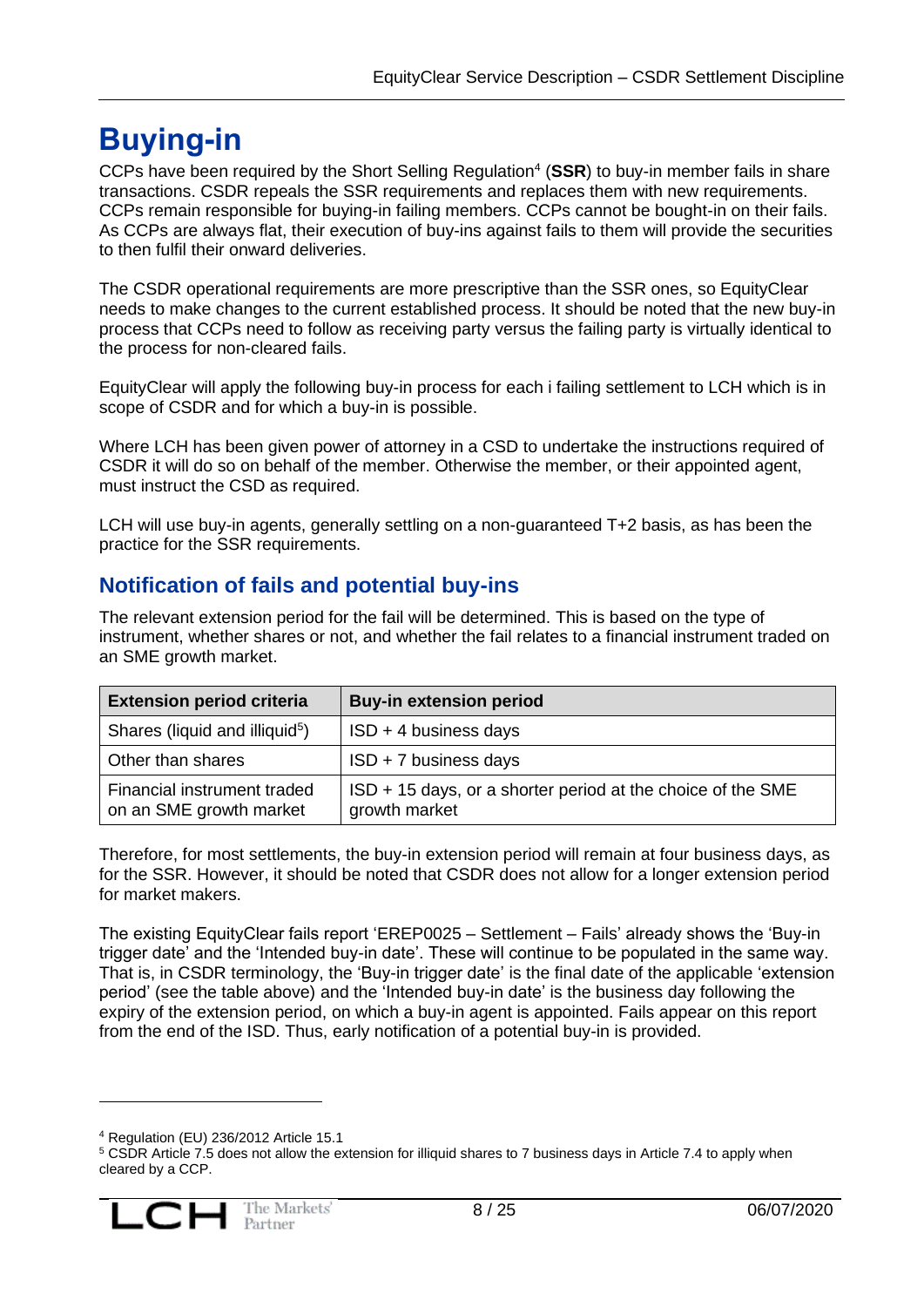### <span id="page-8-0"></span>**Buy-in notifications and actions**

To allow members a simple consolidated buy-in process, EquityClear will report to members the progress of the buy-in process and any actions the member needs to take through a single new daily member report 'EREP0045 - Settlement - Buy-in'<sup>6</sup>. This will be provided to members from around 15:15 UKT.

This time has been chosen as it is soon after most settlement for the current business day has completed and should provide sufficient time to instruct a CSD (e.g. to put a transaction on hold) before next day settlement begins.

### <span id="page-8-1"></span>**Hold the failing settlement instruction**

A buy-in agent must be appointed on the business day following the expiry of the extension period. All such appointments will be done soon after 15:00 UKT. Up until this time the member may deliver the outstanding instruments directly to LCH.

The notification for the member to put the fail on hold will be given in the new report. **Members must ensure the fail is put on hold and not allowed to settle, in accordance with their obligation under CSDR.**

The consequences of a member not putting their failed instruction on hold and it settling (aside from the member being in breach of their regulatory obligation) is that LCH would be left with excess securities and would not receive the appropriate cash penalty calculation from the CSD. To remedy this situation, were it to arise, LCH would require the member to buy back the bought in securities, pay the cash penalty calculated by LCH in lieu of the CSD, and pay an administration fee to cover the operational costs of this exceptional process.

### <span id="page-8-2"></span>**Pay the buy-in costs**

LCH will notify the member of the details of a successful buy-in execution for the fail. The buy-in report will include the buy-in quantity, price, buy-in agent fee and the payment amount the member must pay to LCH. The payment amount calculation depends on whether the buy-in price is greater or less than the effective fail price (fail consideration  $\div$  fail quantity).

If the buy-in price is greater than the effective fail price, then:

• Payment amount = agent fee + (buy-in price - effective fail price)  $\times$  quantity

If the buy-in price is less than or equal to the effective fail price, then:

• Payment amount = agent fee. The price difference is 'deemed paid'.

Payment of the buy-in costs is due on the ISD of the buy-in. Payment will be made in the CSD using a PFOD<sup>7</sup> instruction where possible. Otherwise the payment will be made by bank transfer<sup>8</sup> .

The payment obligation will be raised in EquityClear as a cash position for future settlement. The liability will be margined until the payment is received and the position closed.

Payment free of delivery

<sup>&</sup>lt;sup>8</sup> This is the current practice and to confirm this is not through the PPS.



 $6$  This will replace the existing buy-in report 'EREP0029 – Settlement – Buy-in'. The report number change is to ease cutover between the old and new regimes.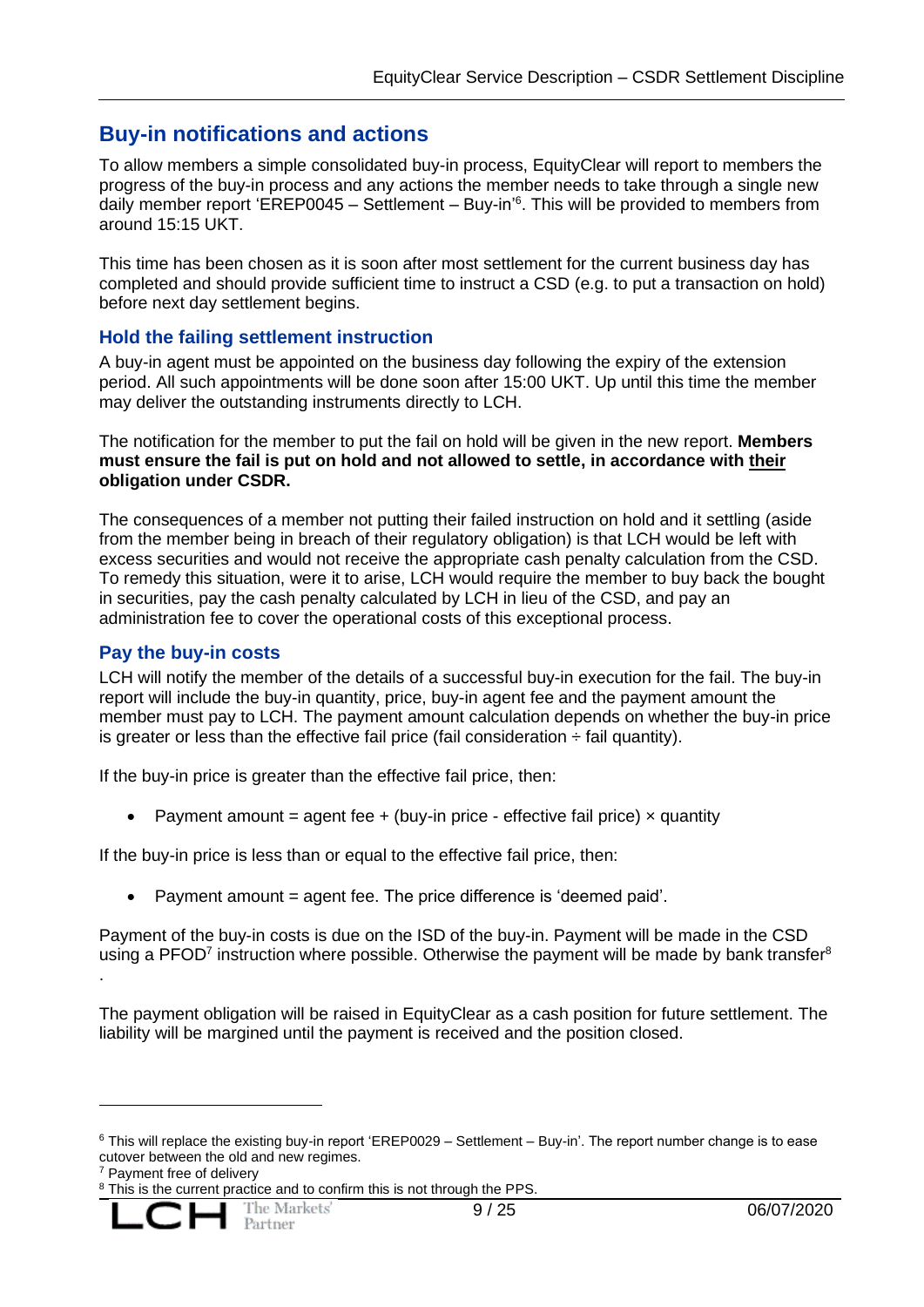LCH will continue to try to execute buy-ins for any remaining partial balance until any such buy-in could not settle by the end of the deferral period. The objective is to maximise the chance of obtaining the outstanding securities and being able to fulfil the onward delivery to waiting members. Cash compensation will only be applied if appropriate buy-ins have not or cannot be settled by the end of the deferral period.

### <span id="page-9-0"></span>**Cancel the fail and reinstruct any partial remaining balance**

LCH will notify the member of the details of successful buy-in settlement against the fail.

If the settled quantity equals the fail quantity, then the buy-in report will identify that the member should cancel their fail<sup>9</sup>. LCH will instruct cancellation of its side of the fail.

If the settled quantity is less than the fail quantity, then the buy-in report will identify that the member should cancel their fail and provide the quantity, consideration and ISD which the member must reinstruct as a delivery for the remaining balance. The member reinstruction must be on hold and flagged as being a post buy-in reinstruction<sup>10</sup> to avoid duplicate penalties. LCH will instruct a receipt for the remaining balance and instruct cancellation of its side of the fail when the balance reinstruction has matched.

### <span id="page-9-1"></span>**Notification of deferred buy-in execution**

If full buy-in execution has not been successful LCH will notify the member on the buy-in report that execution of the remaining balance has been deferred.

### <span id="page-9-2"></span>**Buy-in notifications and actions for fails outside the scope of CSDR**

How settlement discipline is applied to fails falling outside the scope of CSDR depends on a number of factors.

Firstly, any applicable legal requirement will be applied. After this LCH will be guided by local market practice, suitably protecting LCH and providing an efficient but effective service offering to members.

### <span id="page-9-3"></span>**CSDR – 'Out of Scope' Shares**

CSDR Article 7.13 provides that "[Article 7 of CSDR] shall not apply where the principal venue for the trading of shares is located in a third country. The location of the principal venue for the trading of shares shall be determined in accordance with Article 16 of Regulation (EU) No 236/2012 [the Short Selling Regulation]."<sup>11</sup>. So, there is no requirement under CSDR to buy-in fails for such out-of-scope shares.

### <span id="page-9-4"></span>**Switzerland**

LCH understands that settlements in the Swiss CSD, which is operated by SIX SIS Limited, will not fall within the scope of the CSDR settlement discipline regime.

### <span id="page-9-5"></span>**United Kingdom**

The written statement by the Chancellor of the Exchequer on 23 June 2020<sup>12</sup> informs the situation. However, it is not yet clear, at least initially, what the situation will be for settlements in Euroclear UK and Ireland. In the first instance there is a dependency on whether the Brexit transition period ends before or after the CSDR settlement discipline regime comes into force.

<sup>11</sup> The relevant shares are listed in the 'Exempted Shares Under Short Selling Regulation' ESMA register <sup>12</sup> UK Parliamentary Business - Financial Services Update: Written statement - HCWS309



<sup>9</sup> The member does not have to wait for this notification to send their cancelation, as the CSD will not cancel the transaction until LCH cancels its side.

<sup>10</sup> Using a flag set to BSSP or similar – refer to CSD specifications.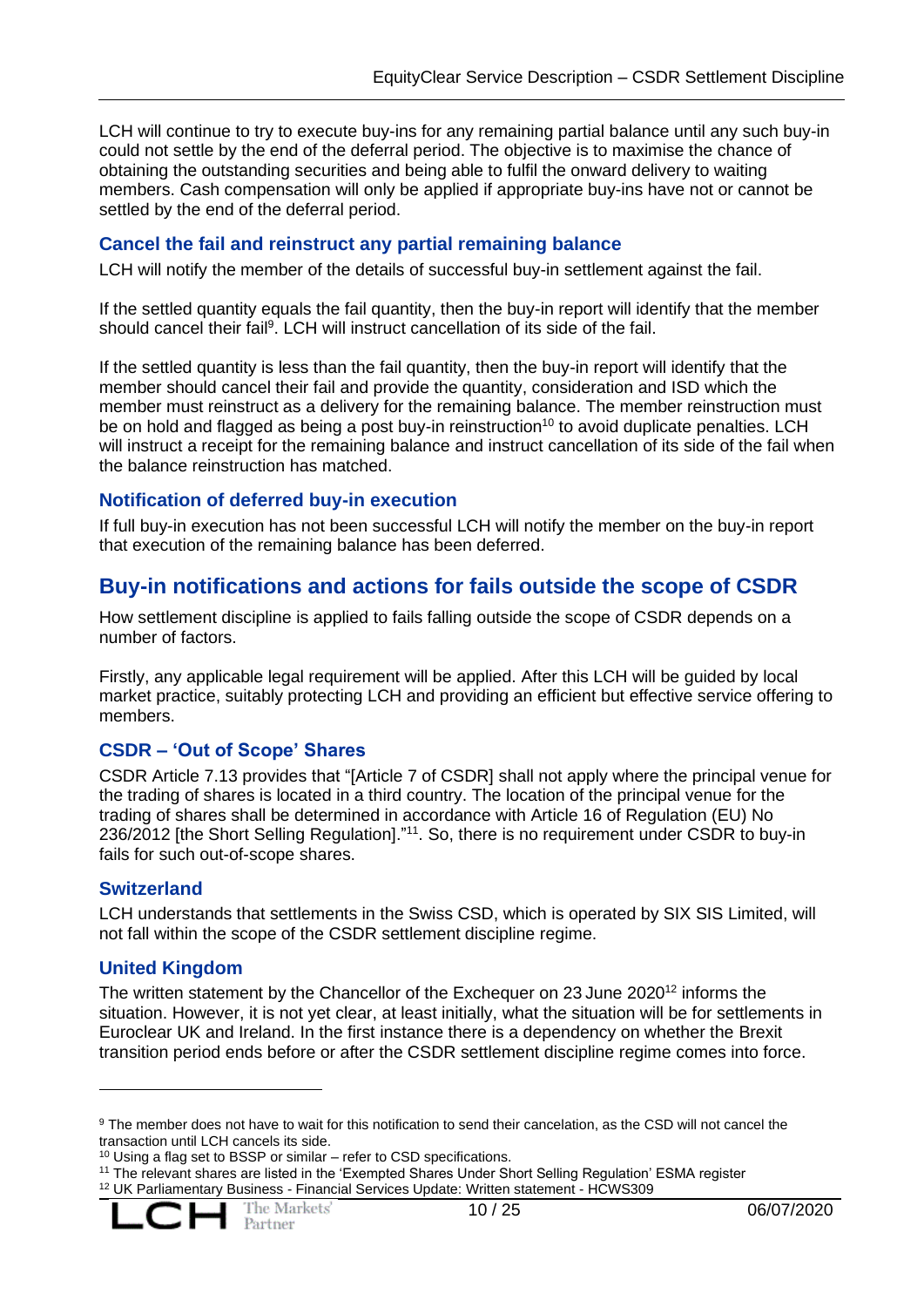### <span id="page-10-0"></span>**Current process**

The current EquityClear process has worked well for many years and is simpler than the CSDR process. That is, the fail is not held but continues to be allowed to settle and the member buys the buy-in back from LCH. The reporting for this option will be incorporated in the new buy-in report rather than as a new trade in the trade report, as currently. How this would be reported is shown on the buy-in report specification below.

### <span id="page-10-1"></span>**Summary**

In summary, there will be two buy-in process options that LCH will be able to apply to each failing settlement which is out of the scope of CSDR:

- the CSDR process; or
- the current process.

The LCH preferred position is to apply the current process.

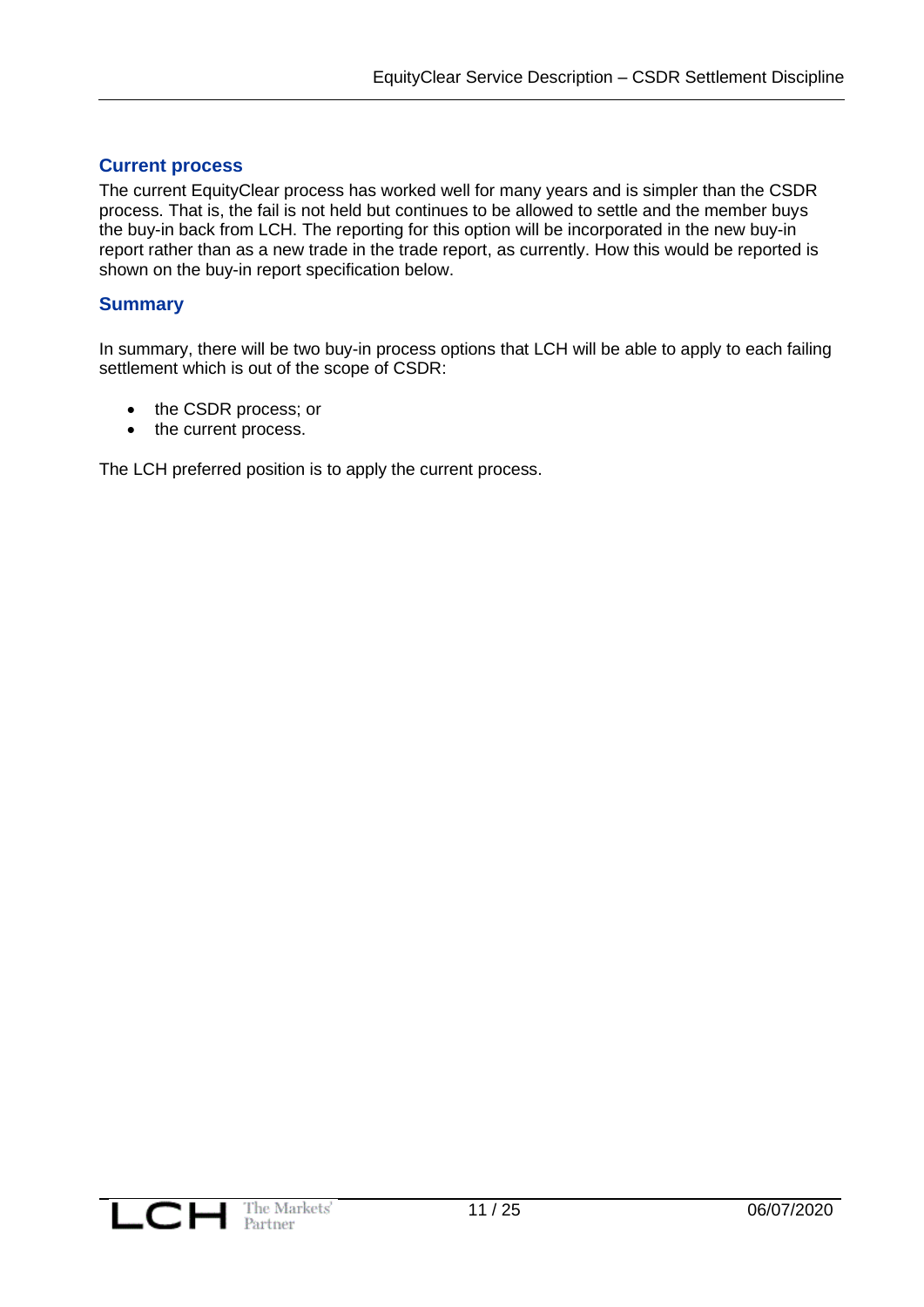# <span id="page-11-0"></span>**Cash Compensation**

The need for cash compensation in EquityClear has been and is expected to continue to be very rare.

LCH Operations will continue to communicate directly with the operations staff at both the failing member and the one or more selected receiving members on the details of the cash compensation, and coordinate the necessary actions required. It is felt that this more hands-on approach is better suited to this rare exception.

The actions required are the cancellation of the relevant fails, payment of the appropriate cash amounts and the potential reinstruction of a delivery from LCH to a receiving member for any remaining balance beyond the quantity being cash compensated.

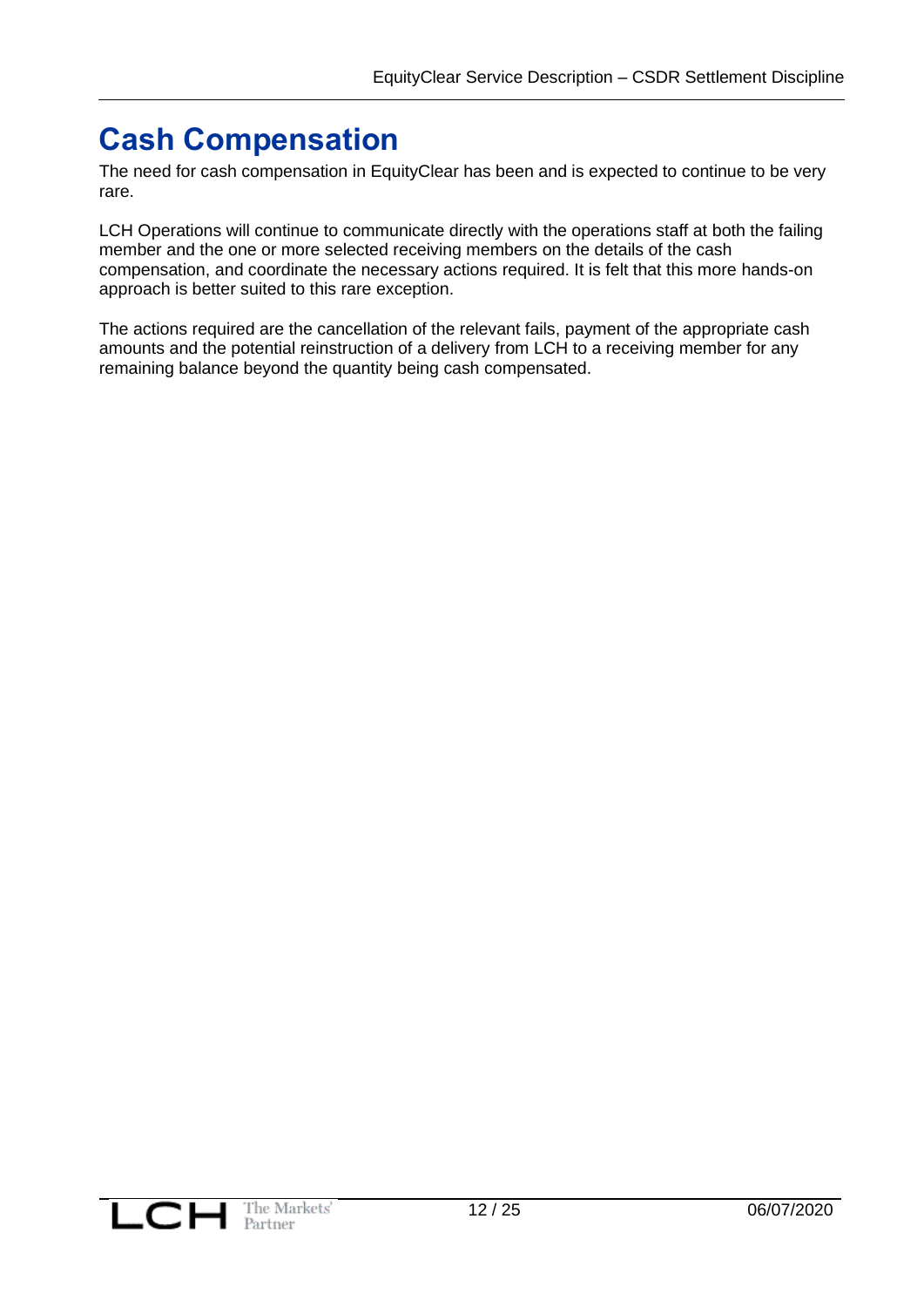# <span id="page-12-0"></span>**Member report specifications**

# <span id="page-12-1"></span>**Fails report**

There is no change to report 'EREP0025 – Settlement – Fails', it is just provided here for completeness. The existing 'Buy-in trigger date' is the final date of the CSDR 'extension period'. This report can therefore be seen and used as a 'pre-notification' of a buy-in.

# <span id="page-12-2"></span>**Cash penalty reports**

A new 'EREP0044 – Fees – Daily CSDR Penalty Calculations' report will be produced daily as an end-of-day report and be available from 22:30 UKT.

A new 'EREPM044 – Fees – Monthly CSDR Penalty Calculations' report will be produced monthly and be available from late afternoon (around 17:00 UKT) of the 14<sup>th</sup> business day of the month.

An additional line item will be added to the existing 'EREP0032 – Margin – High Level Additional Margin Summary' report to show the additional CSDR cash penalty margin.

# <span id="page-12-3"></span>**Buy-in report**

A new 'EREP0045 – Settlement – Buy-in Process' report will be produced daily, replacing the current 'EREP0029 – Settlement – Buy-in Process' report, and be available from around 15:15 UKT.

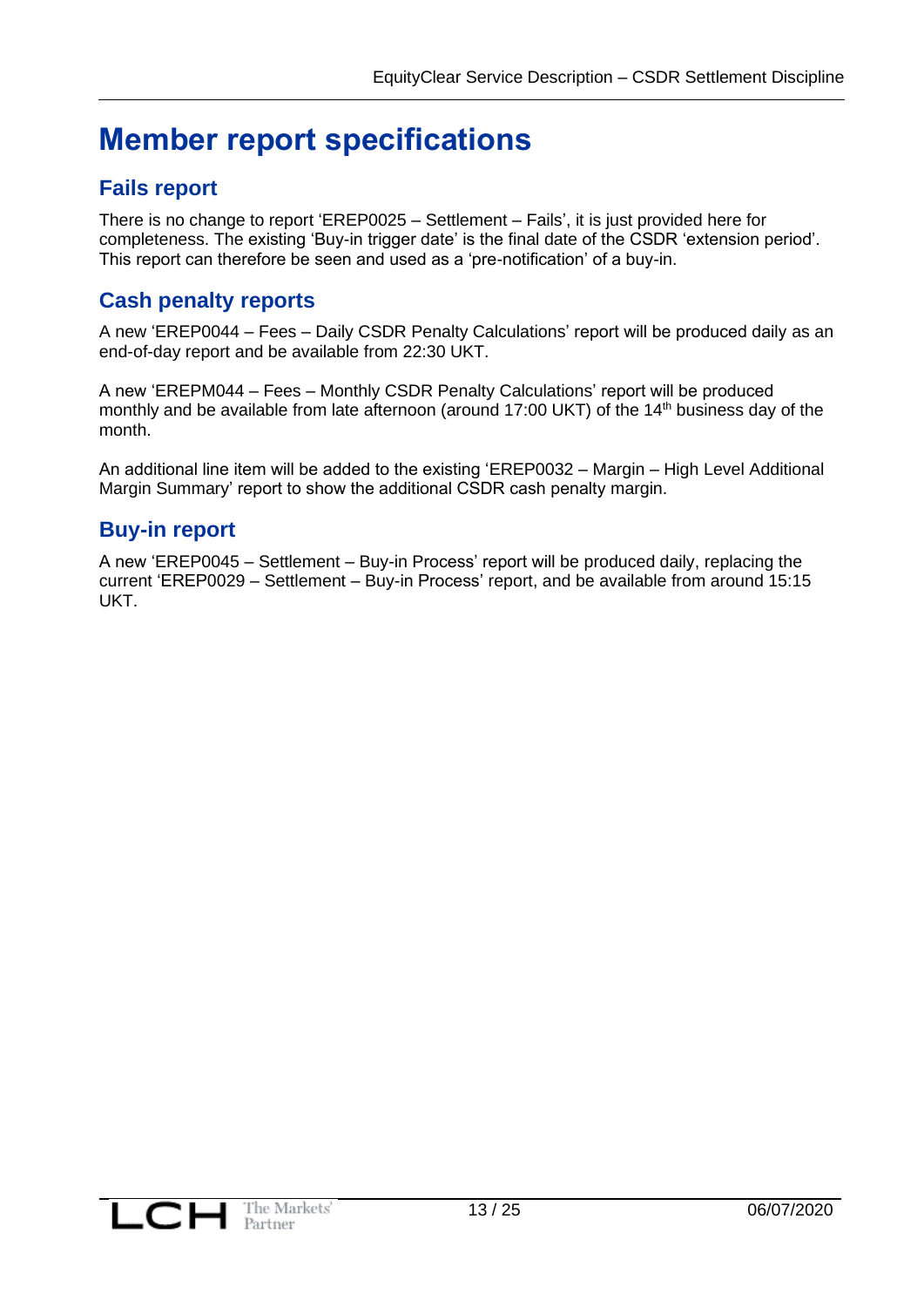# **EREP0025 – Settlement – Fails**

This report details all failed settlements between the member and LCH at the end of each day. It is the basis for calculating fails charges and initiating the buying-in process.

| <b>Report Name</b> | <control prefix="">EREP0025 - Settlement - Fails</control>                                                                                                                      |
|--------------------|---------------------------------------------------------------------------------------------------------------------------------------------------------------------------------|
|                    | <b>Report Owner</b>   EquityClear Business Operations                                                                                                                           |
| Sort Order         | IntendedSettlementDate ≻ SettlementFirmID ≻ CSD ≻Settlement Account ≻ Settlement Agent ≻SecurityCode ≻ Currency ≻TradePlace ≻ TradingCapacity<br>$\triangleright$ LCH Reference |

### **Layout**

<span id="page-13-1"></span><span id="page-13-0"></span>

| <b>Field Name</b>          | <b>Type</b> | Length | <b>Description</b>                                                                                                    |
|----------------------------|-------------|--------|-----------------------------------------------------------------------------------------------------------------------|
| <b>Intended Settlement</b> | Date        | 8      | The intended settlement date of the position.                                                                         |
| Date                       |             |        |                                                                                                                       |
| Settlement Firm ID         | Char        | 13     | Usually the trading firm ID. Where trades from two or more trading firms are to be netted together for settlement     |
|                            |             |        | they are grouped under this common ID.                                                                                |
| Settlement Firm Name       | Char        | 40     | The name of the settlement firm.                                                                                      |
| CSD.                       | Char        | 4      | An identifier of the CSD in which settlement is to occur.                                                             |
| Settlement Account         | Char        | 35     | The settlement account in the CSD. This is the lower level in a two tier structure (e.g. CREST 'member account')      |
| Settlement Agent           | Char        | 34     | The settlement agent identifier in the CSD. This is the higher level in a two tier structure (e.g. CREST 'participant |
|                            |             |        | ID'                                                                                                                   |
| <b>Security Code</b>       | Char        | 20     | The ISIN code of the equity.                                                                                          |
| <b>Security Name</b>       | Char        | 40     | The name of the security.                                                                                             |
| Quantity (signed)          | Integer     |        | The (signed) quantity of stock to be delivered / received. Always reported from a member perspective. A negative      |
|                            |             |        | quantity is a delivery and a positive quantity is a receipt.                                                          |
| Currency                   | Char        | 3      | The ISO code of the currency of the financial amounts in the report.                                                  |
| Consideration (signed)     | Float       | 15.2   | The (signed) cash amount to be paid / received. Always reported from a member perspective. A negative quantity        |
|                            |             |        | is a payment and a positive quantity is a receipt.                                                                    |
| Buy-in trigger date        | Date        | 8      | The date at which the buying-in process will be triggered by LCH. The Buy-In trigger date will only be reported for   |
|                            |             |        | transactions where the member has failed to deliver stock (i.e. for negative stock quantities) and the security is    |
|                            |             |        | settleable. This is the end of the 'extension period' in CSDR terminology.                                            |
| Intended Buy-in date       | Date        | 8      | The intended execution date of the buy-in. This is normally the day after the buy-in trigger date. For the            |
|                            |             |        | registered market maker scheme this may be a later date.                                                              |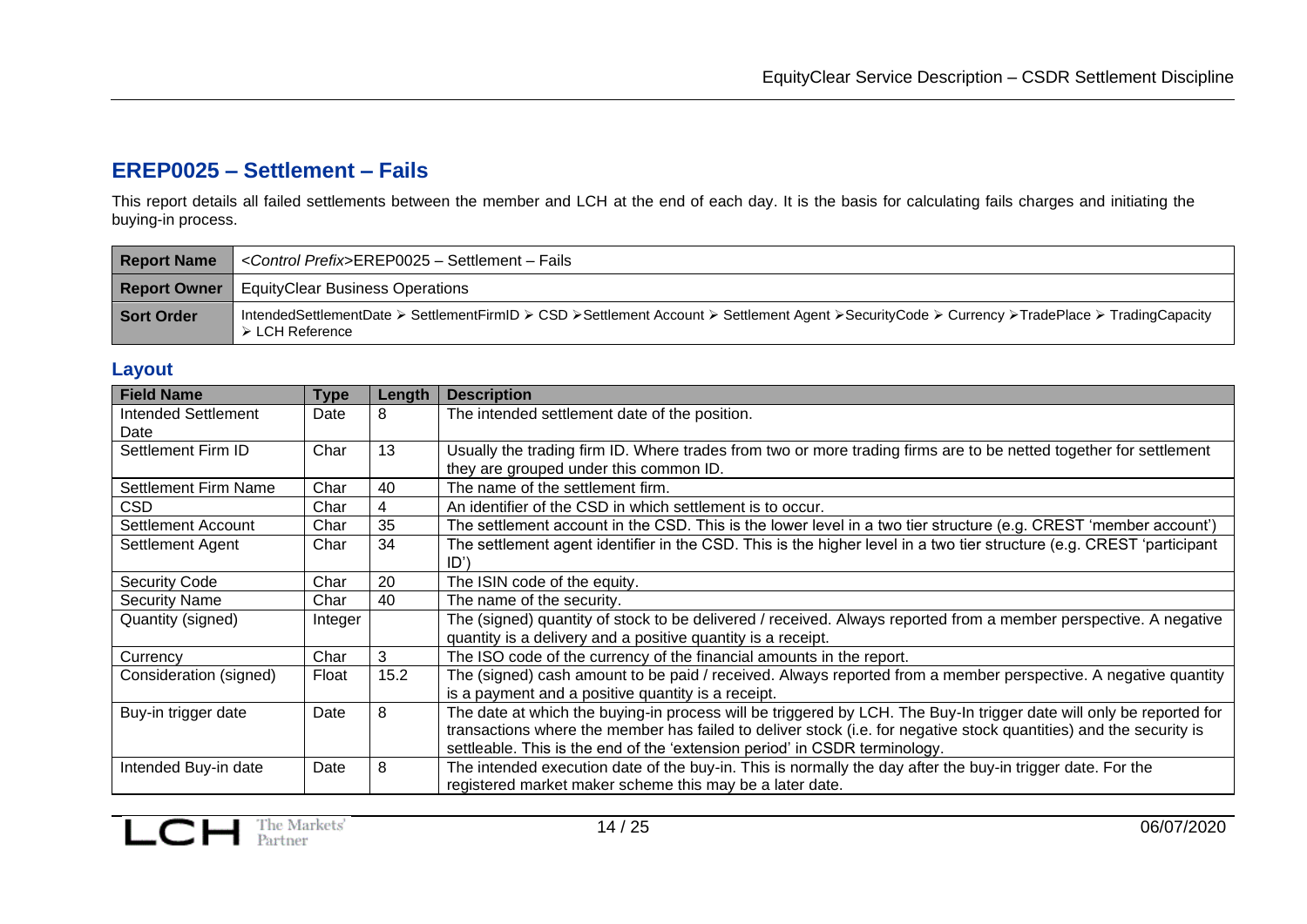| <b>Field Name</b>       | Type | Length | <b>Description</b>                                                                                                  |
|-------------------------|------|--------|---------------------------------------------------------------------------------------------------------------------|
| Is Settleable           | Char |        | Indicates whether the security can be physically settled in the CSD, either 'Y' or 'N'. [Please note that this flag |
|                         |      |        | may not always be correct given the nature of the information.]                                                     |
| Valid settlement day    | Char |        | Indicates whether the current business date is a valid settlement day for the currency for that Trade Source and    |
|                         |      |        | CSD. Either 'Y' or 'N'. Will always be 'N' where 'Is Settlable' is 'N'.                                             |
| <b>Trade Place</b>      | Char | 4      | The LCH reference for the trade source exchange/MTF (sometimes its MIC). This value will be set to 'CLCH'           |
|                         |      |        | where cross trade source netting has been chosen for the constituent trades.                                        |
| <b>Trade Date</b>       | Date | 8      | Date on which the trade was executed.                                                                               |
| <b>Trading Capacity</b> | Char |        | Legal capacity in which the trading participant has traded, (A)gency or (P)rincipal.                                |
| Sub Account             | Char |        | LCH sub-Account denomination through which to clear the trade. H(ouse) or C(lient).                                 |
| <b>LCH Reference</b>    | Char | 16     | The LCH generated settlement reference for the failing settlement. This reference is put on the settlement          |
|                         |      |        | instruction input by LCH when instructing on behalf of the member.                                                  |

# **Example**

*<Control Prefix>*EREP0025 – Settlement – Fails

| Intended               | Settlement Firm ID | Settlement Firm | CSD         | Settlement    | Settlement | <b>Security Code</b> | <b>Security Name</b> | Quantity | Currencv | Consideration |
|------------------------|--------------------|-----------------|-------------|---------------|------------|----------------------|----------------------|----------|----------|---------------|
| <b>Settlement Date</b> |                    | Name            |             | Account       | Agent      |                      |                      |          |          |               |
| 20121115               | ZYGCGB20GC1        | Sett Firm GC1   | <b>SCOM</b> | <b>NONREF</b> | CH112114   | CH0011339204         | ASCOM N 10           | -3970    | CHF      | 69350.00      |
| 20121115               | ZYGCGB20NC2        | Sett Firm NC2   | <b>SCOM</b> | <b>NONREF</b> | CH112114   | CH0011339204         | ASCOM N 10           | -3970    | CHF      | 69350.00      |
| 20121115               | ZYGCGB20GC1        | Sett Firm GC1   | SCOM        | <b>NONREF</b> | CH112114   | CH0012005267         | Novartis AG          | 2584     | CHF      | $-175712.00$  |
| 20121115               | ZYGCGB20GC1        | Sett Firm GC1   | <b>SCOM</b> | <b>NONREF</b> | CH112114   | CH0012083017         | Julius Bar           | 100      | CHF      | $-11020.00$   |
| 20121115               | ZYGCGB20GC1        | Sett Firm GC1   | SCOM        | <b>NONREF</b> | CH112114   | CH0012138530         | Credit Suisse        | 34377    | CHF      | -2929420.00   |
| 20121115               | ZYGCGB20GC2        | Sett Firm GC2   | <b>DAKV</b> | 1234          | 1234       | DE000BAY0017         | Bayer AG             | -1000    | EUR      | 0.00          |

*Continued...*

<span id="page-14-0"></span>

| LCH Reference |
|---------------|
|               |
| SBBTP000196B  |
| SBBTP000396B  |
| SBBTP000199B  |
| SBBTP000194B  |
| SBBTP000191B  |
| SBBTP000246B  |
|               |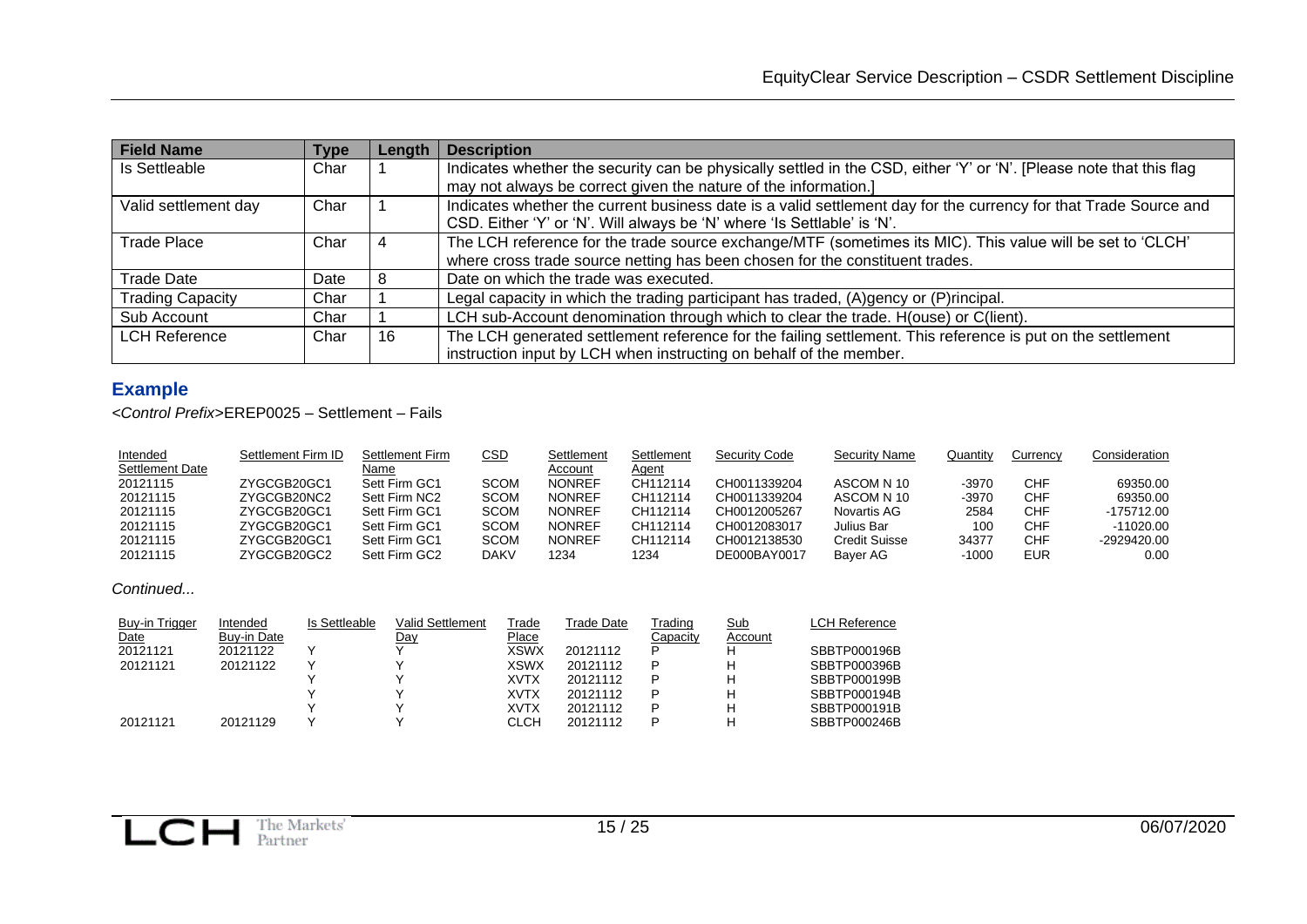### **EREP0044 – Fees – Daily CSDR Penalty Calculations**

This report details the CSDR penalty calculations made by CSDs for which LCH is responsible for collecting and distributing the penalties. It includes both new and corrected calculations. It shows the calculations received and reconciled by LCH, which will normally be reported on the day they are received but could be later if resolving a reconciliation break takes some time. The report shows penalties at the most granular level per date of failure. In the layout below the first set of fields are sourced from the LCH records of the settlement fails. The second set of fields are sourced from the CSD provided calculations and their descriptions include the associated MT537 sequence and qualifier identifiers.

| <b>Report Name</b> | <control prefix="">EREP0044 - Fees - Daily CSDR Penalty Calculations</control>                                         |
|--------------------|------------------------------------------------------------------------------------------------------------------------|
|                    | <b>Report Owner</b>   EquityClear Business Operations                                                                  |
| Sort Order         | AccountCode ≻ SettlementFirmID ≻ CSD ≻ SettlementAgent ≻ Settlement Account ≻ SecurityCode ≻ PenaltyDate ≻ PenaltyType |

#### **Layout**

<span id="page-15-0"></span>

| <b>Field Name</b>      | Type  | Length | <b>Description</b>                                                                                        |
|------------------------|-------|--------|-----------------------------------------------------------------------------------------------------------|
| CurrentBusinessDay     | Date  | 8      | The business day being reported.                                                                          |
| AccountCode            | Char  | 4      | Concatenation of the member mnemonic and the House/Client sub-account indicator (e.g. XXXH or XXXC).      |
| SettlementFirmID       | Char  | 13     | Usually the trading firm ID. Where trades from two or more trading firms are to be netted together for    |
|                        |       |        | settlement they are grouped under this common ID.                                                         |
| SettlementFirmName     | Char  | 40     | The name of the settlement firm.                                                                          |
| SecurityCode           | Char  | 12     | The ISIN code of the equity.                                                                              |
| CSD                    | Char  | 4      | An identifier of the member's CSD in which settlement is to occur.                                        |
| SettlementAgent        | Char  | 34     | The settlement agent identifier in the CSD. This is the higher level in a two tier structure (e.g. CREST  |
|                        |       |        | 'participant ID')                                                                                         |
| SettlementAccount      | Char  | 35     | The settlement account in the CSD. This is the lower level in a two tier structure (e.g. CREST 'member    |
|                        |       |        | account')                                                                                                 |
| <b>TradePlace</b>      | Char  | 4      | The LCH reference for the trade source exchange/MTF (sometimes its MIC). This value will be set to 'CLCH' |
|                        |       |        | where cross trade source netting has been chosen for the constituent trades.                              |
| IntendedSettlementDate | Date  | 8      | The intended settlement date of the settlement instruction.                                               |
| Quantity               | Int   | 15     | The unsettled number of cash equities; positive where the member is delivering to LCH and negative where  |
|                        |       |        | LCH is delivering to the member.                                                                          |
| Currency               | Char  | 3      | The ISO code of the currency of the consideration.                                                        |
| Consideration          | Float | 15.2   | The net unsettled cash payment; positive where the member is paying LCH and negative where LCH is paying  |
|                        |       |        | the member.                                                                                               |

<span id="page-15-1"></span>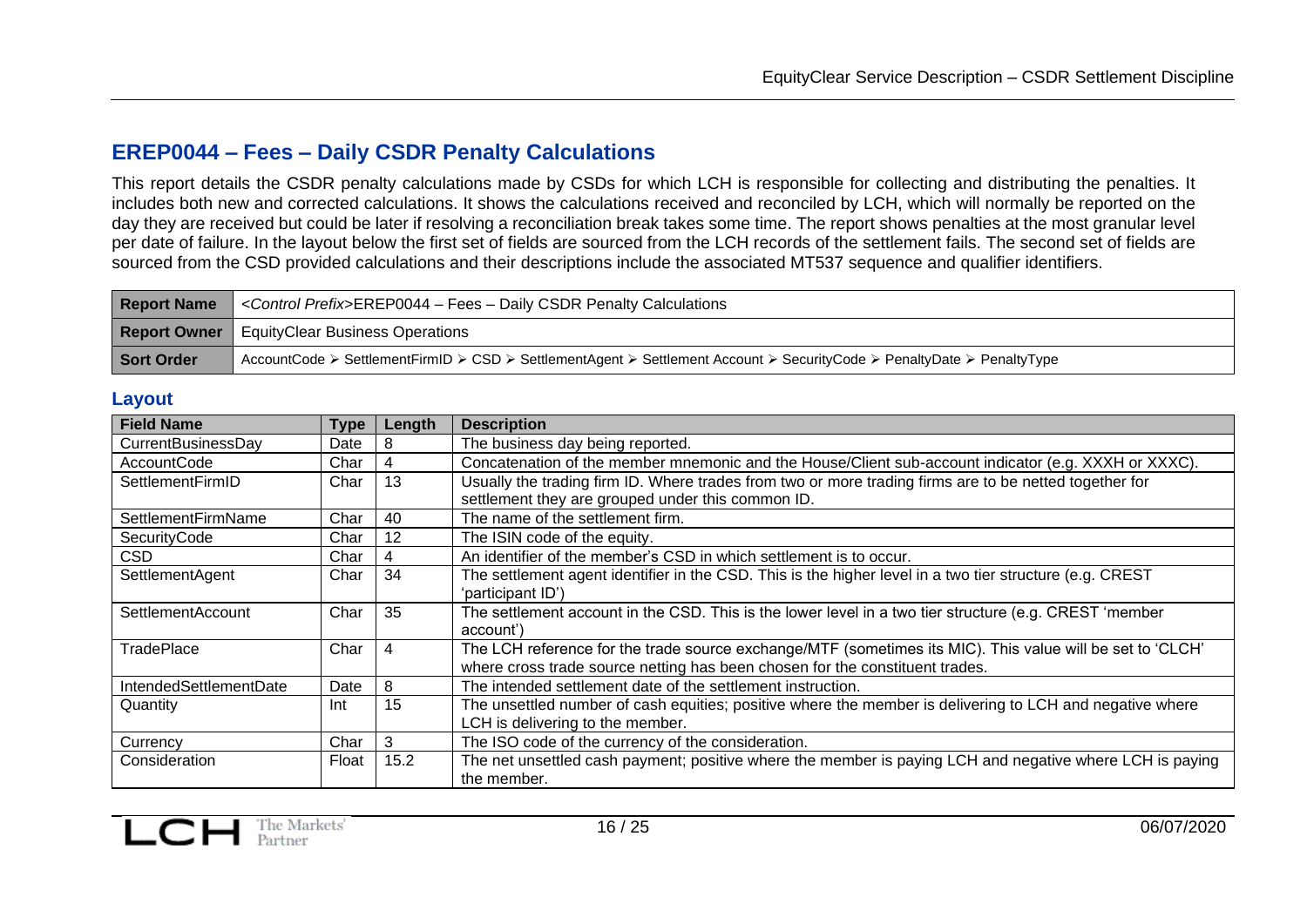| <b>Field Name</b>            | Type  | Length | <b>Description</b>                                                                                           |
|------------------------------|-------|--------|--------------------------------------------------------------------------------------------------------------|
| <b>CSDTxnRef</b>             | Char  | 16     | [RELTRAN/ASRF] The transaction reference assigned to a transaction by the CSD, which is common to both       |
|                              |       |        | parties. This is only provided where available, otherwise it will be blank.                                  |
| MarketInfrastructureTxnID    | Char  | 16     | [RELTRAN/MITI] The transaction reference assigned to a transaction by a market infrastructure other than a   |
|                              |       |        | CSD (e.g. T2S), which is common to both parties. This is only provided where available, otherwise it will be |
|                              |       |        | blank.                                                                                                       |
| PenaltyCommonReference       | Char  | 16     | [PENDET/PCOM] Penalty common reference - reference assigned by the CSD to the penalty and that is            |
|                              |       |        | common for both the failing and the non-failing participant.                                                 |
| PenaltyDate                  | Date  | 8      | [CALDET/PEDA] Date/time on which the penalty is calculated.                                                  |
| PenaltyType                  | Char  | 4      | [PENDET/PNTP] 'SEFP' - Settlement fail penalty; 'LMFP' - Late matching fail penalty                          |
| <b>Penalty Currency</b>      | Char  | 3      | [PENACURR/PECU] The ISO code of the currency of the penalties                                                |
| <b>PenaltySecurityAmount</b> | Float | 15.2   | [CALDET/SECU] The penalty calculated by the CSD for a failure to deliver securities. A positive value is a   |
|                              |       |        | penalty the member owes LCH and a negative value is a penalty LCH owes the member.                           |
| PenaltyCashAmount            | Float | 15.2   | [CALDET/CASH] The penalty calculated by the CSD for a failure to deliver cash. A positive value is a penalty |
|                              |       |        | the member owes LCH and a negative value is a penalty LCH owes the member.                                   |
| PenaltyStatus                | Char  | 4      | [PENDET/PNST] Expected to be either ACTV or REMO.                                                            |
| PenaltyReason                | Char  | 4      | [PENDET/ACTV; REMO] The 'Reason Code'. E.g. NEWP, UPDT or CORP, TEIM                                         |
| InstrumentTypeClass          | Char  | 30     | [FIA/CLAS] Likely a CSDR code, e.g. SHRS, but could be a CFI code, e.g. ESVUFR.                              |
| Liquid                       | Char  |        | [FIA/LIQU] Y=yes, N=No.                                                                                      |
| <b>SMEGrowthMarket</b>       | Char  |        | [FIA/SMEM] Y=yes, N=No.                                                                                      |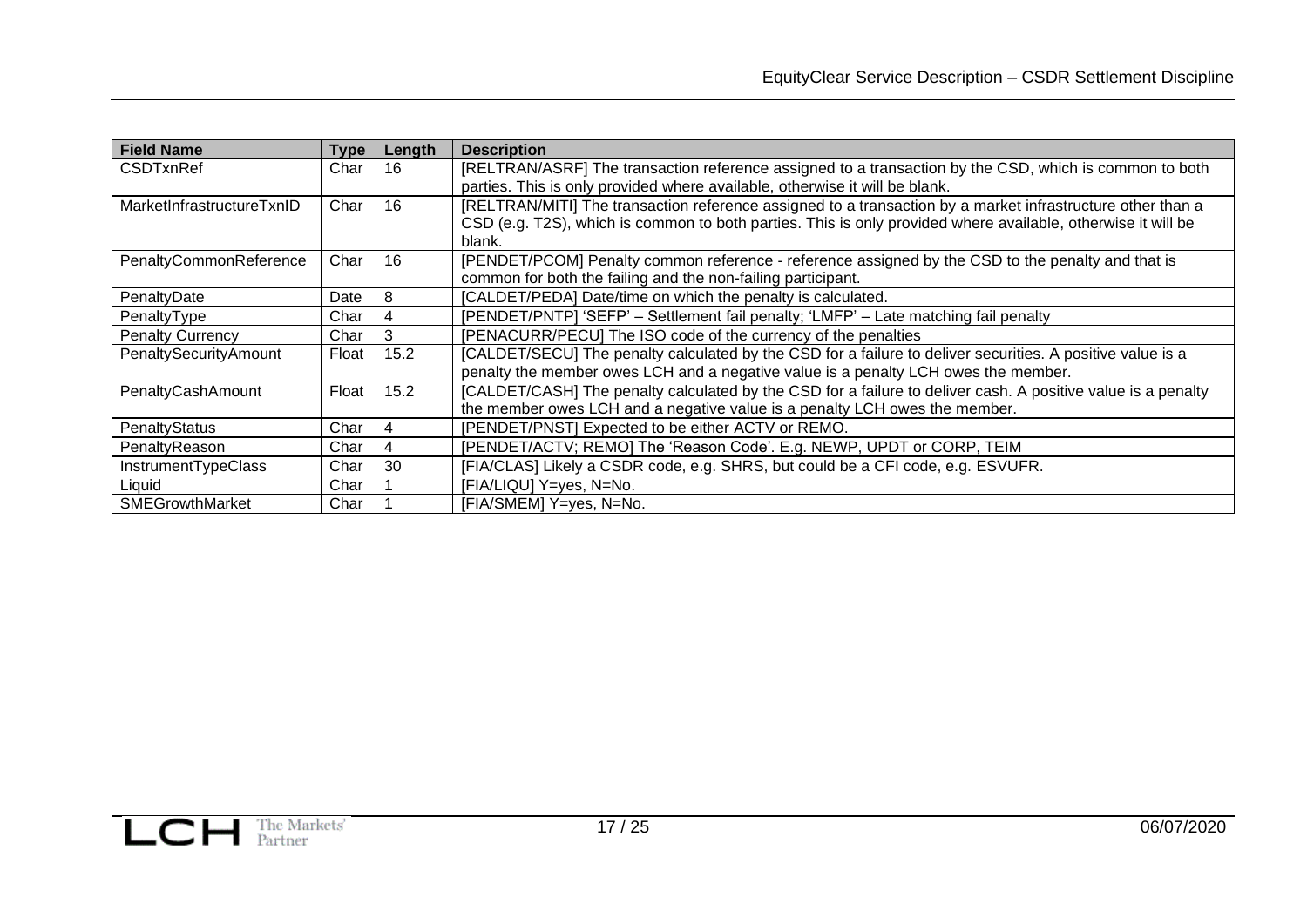### **Example**

### *<Control Prefix>* EREP0044 – Fees – Daily CSDR Penalty Calculations

| <b>Current</b><br><b>BusinessDay</b> | Account<br><u>Code</u> | Settlement<br>FirmID | Settlement<br>FirmName | SecurityCode        | <u>CSD</u>  | Settlement<br><u>Agent</u> | Settlement<br>Account | TradePlace | Intended<br><b>SettlementDate</b> | Quantity | Currency   | Consideration |
|--------------------------------------|------------------------|----------------------|------------------------|---------------------|-------------|----------------------------|-----------------------|------------|-----------------------------------|----------|------------|---------------|
| 20210211                             | <b>XXXH</b>            | SETT <sub>2</sub>    | SETT2N                 | IT0001111111        | <b>MOT</b>  | 11111                      | <b>GHI</b>            | CLCH       | 20210210                          | 10000    | EUR        | $-1500000.00$ |
| 20210211                             | <b>XXXH</b>            | SETT <sub>2</sub>    | SETT2N                 | <b>IT0002222222</b> | <b>MOTI</b> | 11111                      | GHI                   | CLCH       | 20210209                          | $-20000$ | <b>EUR</b> | 2000000.00    |
| 20210211                             | <b>XXXH</b>            | SETT <sub>2</sub>    | SETT2N                 | <b>IT0002222222</b> | <b>MOTI</b> | 11111                      | GHI                   | CLCH       | 20210209                          | 20000    | EUR        | 2000000.22    |
| 20210211                             | <b>XXXH</b>            | SETT <sub>2</sub>    | SETT2N                 | GB0003333333        | <b>CRES</b> | ABC101                     | 122021                | AIMX       | 20210208                          | 20000    | GBP        | $-3000000.00$ |

#### *Continued...*

<span id="page-17-0"></span>

| CSDTxnRef | MarketInfrastructure<br><u>TxnID</u> | Penalty<br>Common<br>Reference | Penalty<br>Date | Penalty<br><u>Type</u> | Penalty<br>Currency | <b>Penalty Security</b><br>Amount | <b>Penalty Cash</b><br>Amount | Penalty<br><b>Status</b> | Penalty<br>Reason | Instrument<br><u>Type</u><br><u>Class</u> | Liquid | <u>SME</u><br>Growth<br>Market |
|-----------|--------------------------------------|--------------------------------|-----------------|------------------------|---------------------|-----------------------------------|-------------------------------|--------------------------|-------------------|-------------------------------------------|--------|--------------------------------|
|           | ABC11111                             | PCR1111111                     | 20210210        | <b>SEFP</b>            | <b>EUR</b>          | 16.00                             | 0.00                          | ACTV                     | <b>NEWP</b>       | <b>SHRS</b>                               |        | N                              |
|           | ABC44444                             | PCR2222222                     | 20210209        | <b>LMFP</b>            | <b>EUR</b>          | 20.22                             | 0.00                          | <b>REMO</b>              | CORP              | <b>SHRS</b>                               |        | N                              |
|           | ABD77777                             | PCR3333333                     | 20210210        | <b>SEFP</b>            | <b>EUR</b>          | 21.22                             | 0.67                          | <b>ACTV</b>              | UPD"              | <b>ETFS</b>                               |        | N                              |
| CTR12345  |                                      | PCR444444                      | 20210208        | <b>SEFP</b>            | <b>EUR</b>          | 7.25                              | 0.00                          | ACTV                     | <b>NEWP</b>       | <b>SHRS</b>                               | N      |                                |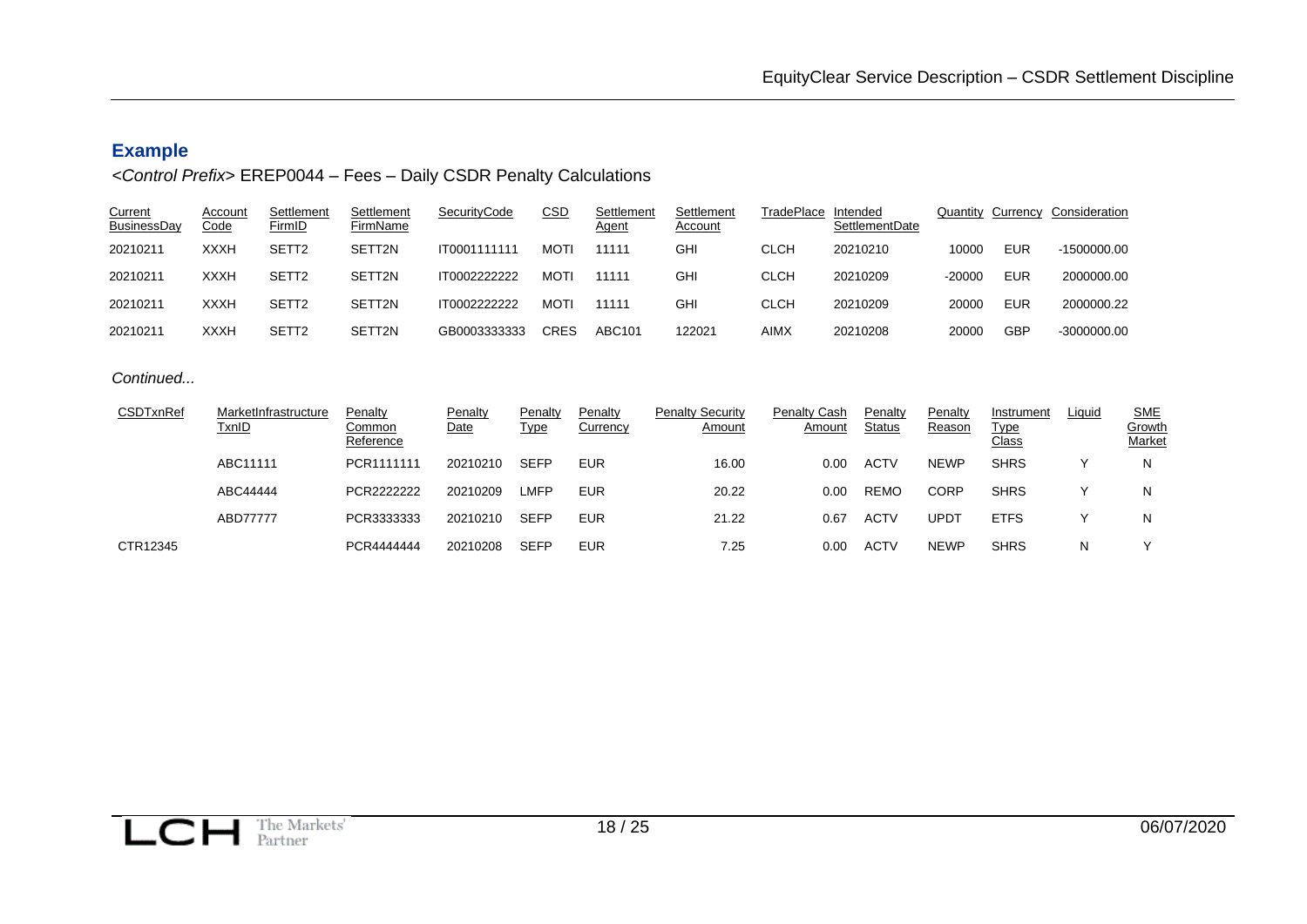### **EREPM044 – Fees – Monthly CSDR Penalty Calculations**

This report details all the finalised CSDR penalty calculations made by CSDs for fails in the previous calendar month. The content is the same as the daily version of the report, except that only the records in an active/final status are shown.

| <b>Report Name</b> | <control prefix="">EREPM044 - Fees - Monthly CSDR Penalty Calculations</control>                                       |
|--------------------|------------------------------------------------------------------------------------------------------------------------|
|                    | <b>Report Owner</b>   EquityClear Business Operations                                                                  |
| Sort Order         | AccountCode ≻ SettlementFirmID ≻ CSD ≻ SettlementAgent ≻ Settlement Account ≻ SecurityCode ≻ PenaltyDate ≻ PenaltyType |

#### **Layout**

<span id="page-18-1"></span><span id="page-18-0"></span>The layout is the same as the daily version of the report.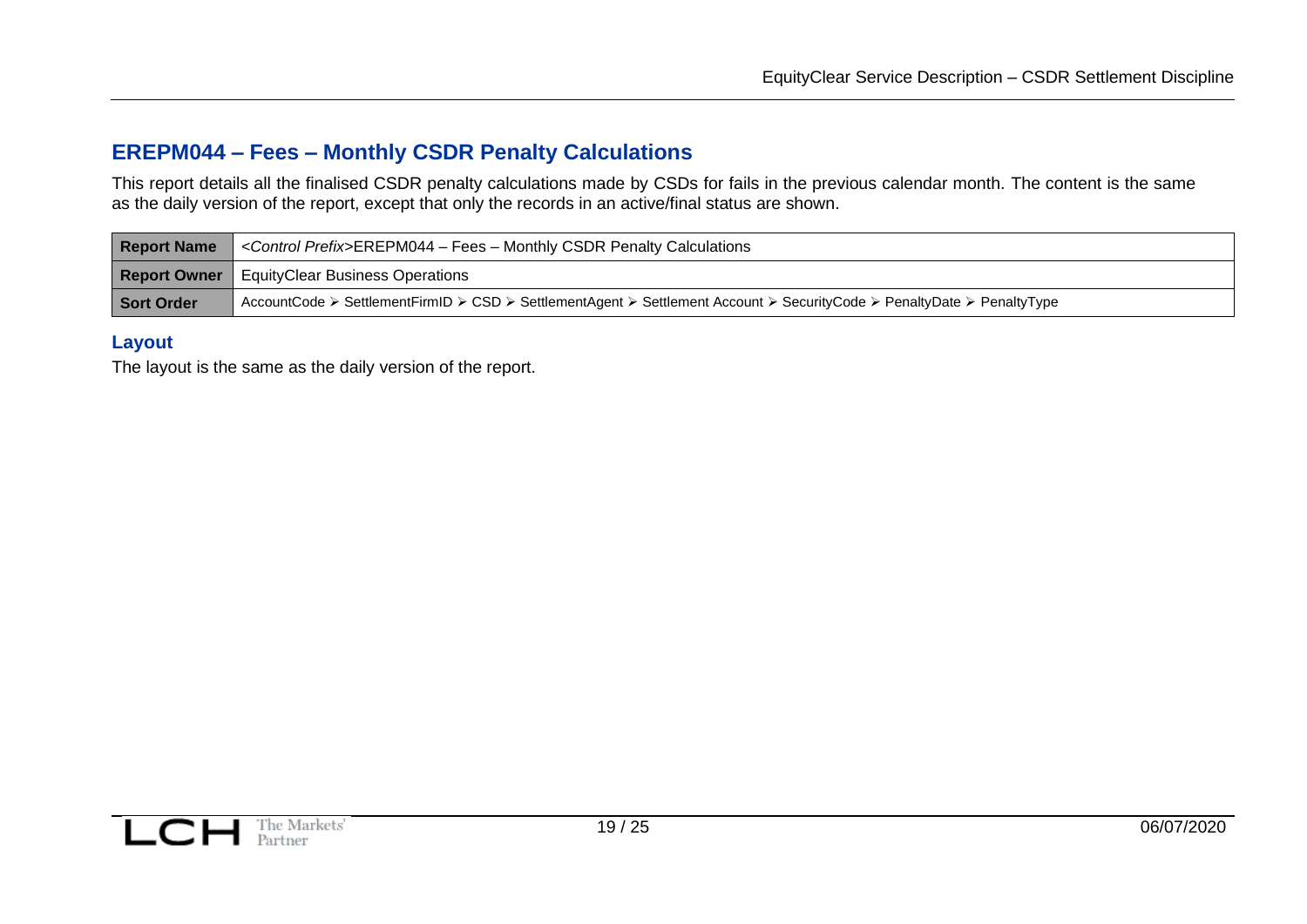# **EREP0032 – Margin - High Level Additional Margin Summary**

This report shows daily additional margins and changes. This now includes the CSDR penalty additional margin.

Base Currency is defined as the Currency of Risk associated to the member's margin account and represents the currency in which the margin is calculated.

| <b>Report Name</b> | <control prefix="">EREP0032 – Margin – High Level Additional Margin Summary</control> |
|--------------------|---------------------------------------------------------------------------------------|
|                    | <b>Report Owner</b>   EquityClear Risk Management                                     |
| Sort Order         |                                                                                       |

#### **Layout**

<span id="page-19-1"></span><span id="page-19-0"></span>

| <b>Field Name</b>                                   | Type  | Length | <b>Description</b>                                                                 |  |  |
|-----------------------------------------------------|-------|--------|------------------------------------------------------------------------------------|--|--|
| ExchangeName                                        | Char  | 3      | Service/Exchange code. Always 'ECL' = EquityClear Service.                         |  |  |
| Member                                              | Char  | 3      | Member mnemonic.                                                                   |  |  |
| MarginAccount                                       | Char  |        | Mnemonic sub-account denomination. H(ouse), C(lient)                               |  |  |
| Currency                                            | Char  | 3      | ISO code of the base currency in which the margins are calculated                  |  |  |
| Requirement                                         | Char  | 10     | Type of margin.                                                                    |  |  |
|                                                     |       |        | - Credit Ratings Initial Margin add-on<br><b>CRIM</b>                              |  |  |
|                                                     |       |        | - Default Fund Additional Margin (Stress loss over eligible margin)<br><b>DFAM</b> |  |  |
|                                                     |       |        | IM FLOOR<br>– ESMA Floor                                                           |  |  |
|                                                     |       |        | CCP_BUFFER - Triple Witching Additional Margin                                     |  |  |
| PREFUNDING - Volatility Prefunding for Expiry dates |       |        |                                                                                    |  |  |
|                                                     |       |        | - Small Portfolio Additional Margin<br>SPI AM                                      |  |  |
|                                                     |       |        | - CSDR Penalty Additional Margin<br>CSDR PEN                                       |  |  |
| PreviousLiability                                   | Float | 15.2   | Always zero (due to a design change).                                              |  |  |
| CurrentLiability                                    | Float | 15.2   | Margin Liability for the current day                                               |  |  |
| Change                                              | Float | 15.2   | <b>Current Liability minus Previous Liability</b>                                  |  |  |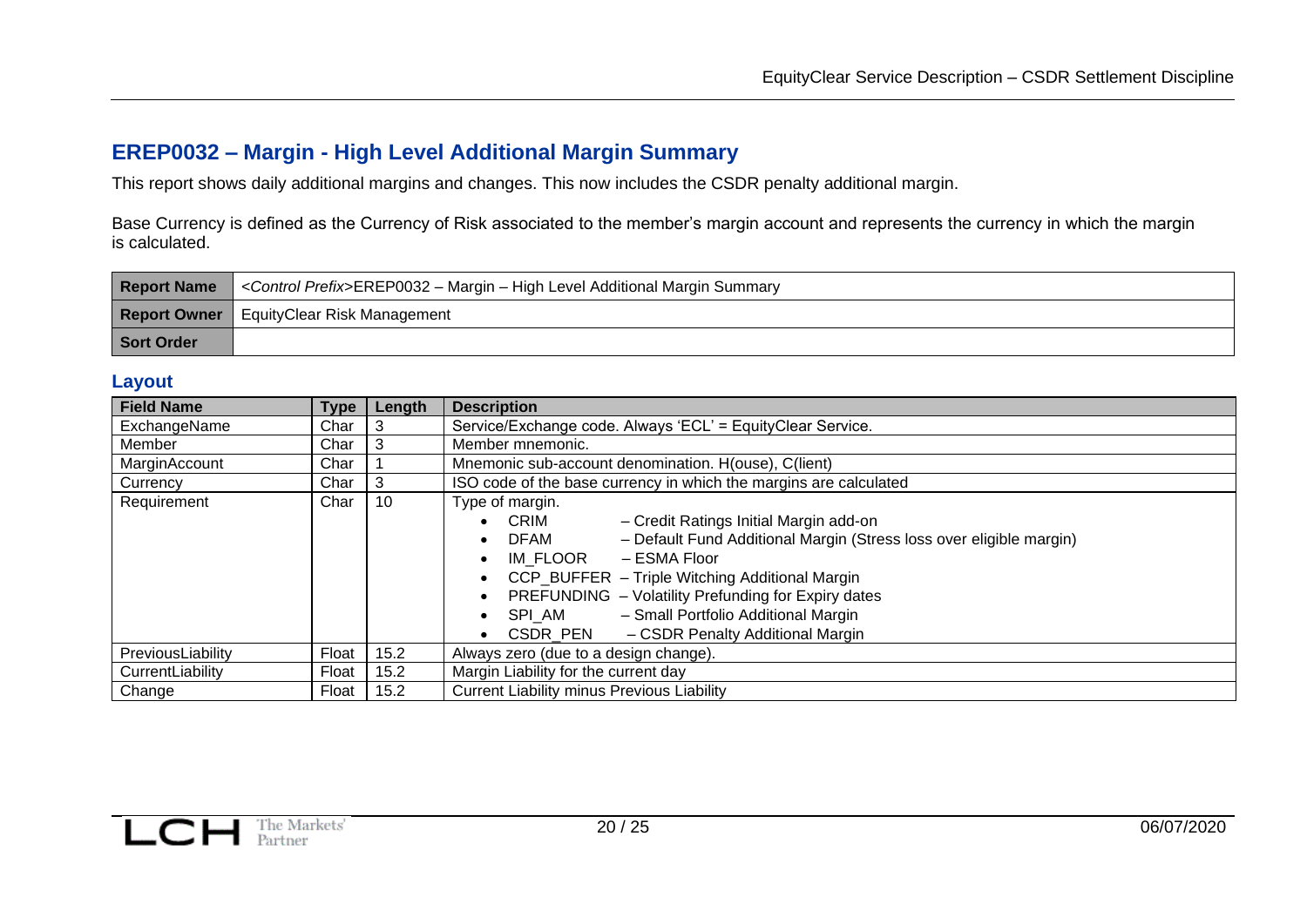# **Example**

*<Control Prefix>*EREP0032 – Margin - High Level Additional Margin Summary

<span id="page-20-0"></span>

| <b>ExchangeName</b> | Member | MarginAccount | Currency | Requirement | PreviousLiabilitv | CurrentLiability | <u>Change</u> |
|---------------------|--------|---------------|----------|-------------|-------------------|------------------|---------------|
| ECL                 | XXX    |               | GBP      | DFAM        | 0.00              | 12.400.000.00    | 12.400.000.00 |
| ECL                 | XXX    | H             | GBP      | CSDR PEN    | 0.00              | .800.000.00      | 1.800.000.00  |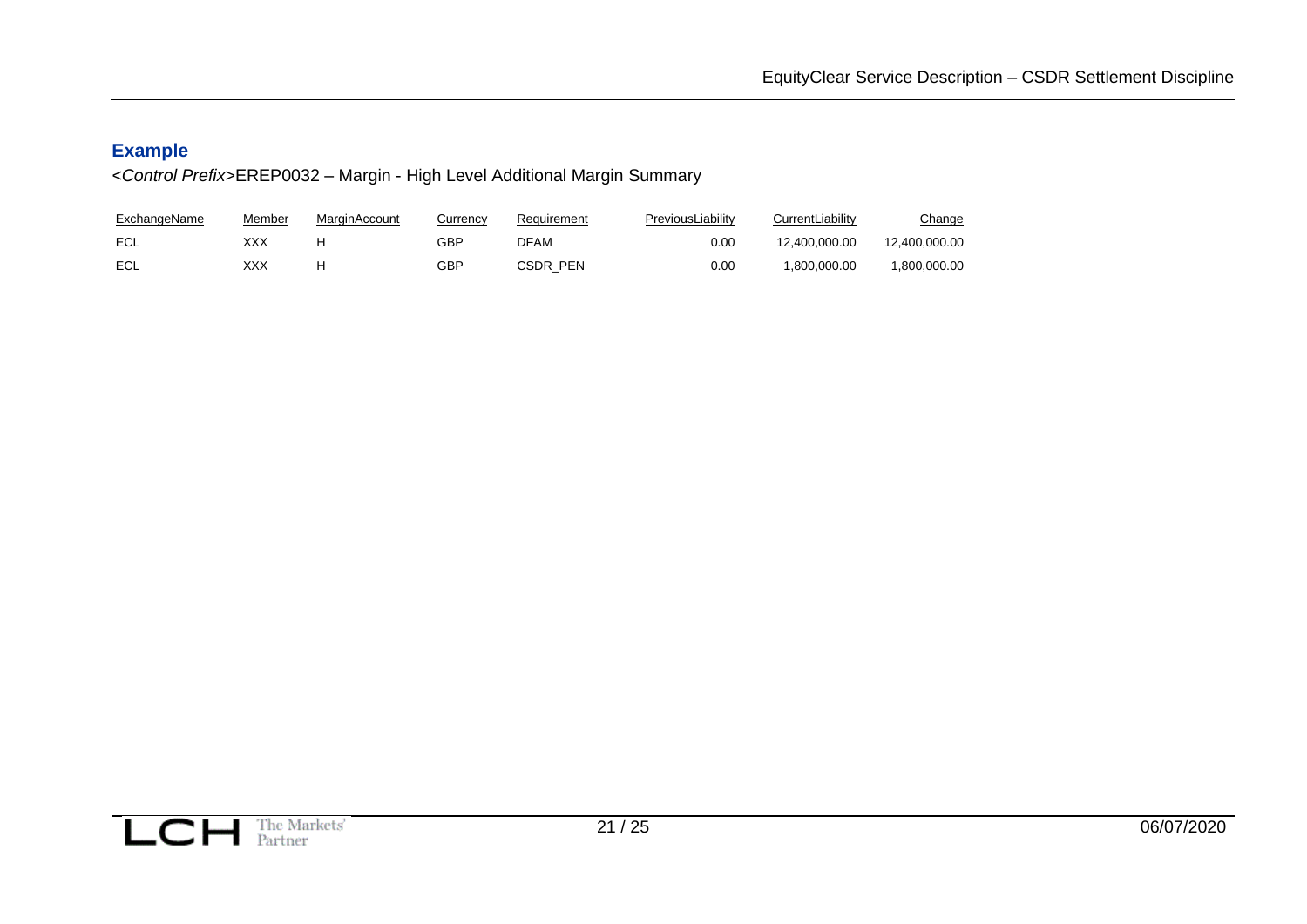# **EREP0045 – Settlement – Buy-in Process**

This report details the progress of the buy-in process and the actions the member needs to take.

This report replaces EREP0029 – Settlement – Buy-in Process.

| <b>Report Name</b> | <control prefix="">EREP0045 - Settlement - Buy-in Process</control>                                                |
|--------------------|--------------------------------------------------------------------------------------------------------------------|
|                    | <b>Report Owner</b>   EquityClear Business Operations                                                              |
| Sort Order         | AccountCode ≻ SettlementFirmID ≻ CSD ≻SettlementAgent ≻ Settlement Account ≻ SecurityCode ≻ IntendedSettlementDate |

### **Layout**

<span id="page-21-1"></span><span id="page-21-0"></span>

| <b>Field Name</b>         | Type  | Length | <b>Description</b>                                                                                                                                                                                                 |
|---------------------------|-------|--------|--------------------------------------------------------------------------------------------------------------------------------------------------------------------------------------------------------------------|
| CurrentBusinessDay        | Date  | 8      | The business day being reported.                                                                                                                                                                                   |
| AccountCode               | Char  | 4      | Concatenation of the member mnemonic and the House/Client sub-account indicator (e.g. XXXH or XXXC).                                                                                                               |
| SettlementFirmID          | Char  | 13     | Usually the trading firm ID. Where trades from two or more trading firms are to be netted together for settlement,<br>they are grouped under this common ID.                                                       |
| SettlementFirmName        | Char  | 40     | The name of the settlement firm.                                                                                                                                                                                   |
| SecurityCode              | Char  | 12     | The ISIN code of the equity.                                                                                                                                                                                       |
| <b>CSD</b>                | Char  | 4      | An identifier of the CSD in which settlement is to occur.                                                                                                                                                          |
| SettlementAgent           | Char  | 34     | The settlement agent identifier in the CSD. This is the higher level in a two-tier structure (e.g. CREST 'participant<br>$ID$ ).                                                                                   |
| SettlementAccount         | Char  | 35     | The settlement account in the CSD. This is the lower level in a two-tier structure (e.g. CREST 'member<br>account').                                                                                               |
| IntendedSettlementDate    | Date  | 8      | The intended settlement date of the position.                                                                                                                                                                      |
| Quantity                  | Int   | 15     | The unsettled number of cash equities; always positive as the member is failing to LCH.                                                                                                                            |
| Currency                  | Char  | 3      | The ISO code of the currency of the financial amounts in the report.                                                                                                                                               |
| Consideration             | Float | 15.2   | The net unsettled cash payment. Positive values indicate the member is long cash, negative values indicate the<br>member is short cash.                                                                            |
| <b>CSDTxnRef</b>          | Char  | 16     | The transaction reference assigned to a transaction by the CSD, which is common to both parties. This is only<br>provided where available, otherwise it will be blank.                                             |
| MarketInfrastructureTxnID | Char  | 16     | The transaction reference assigned to a transaction by a market infrastructure other than a CSD (e.g. T2S),<br>which is common to both parties. This is only provided where available, otherwise it will be blank. |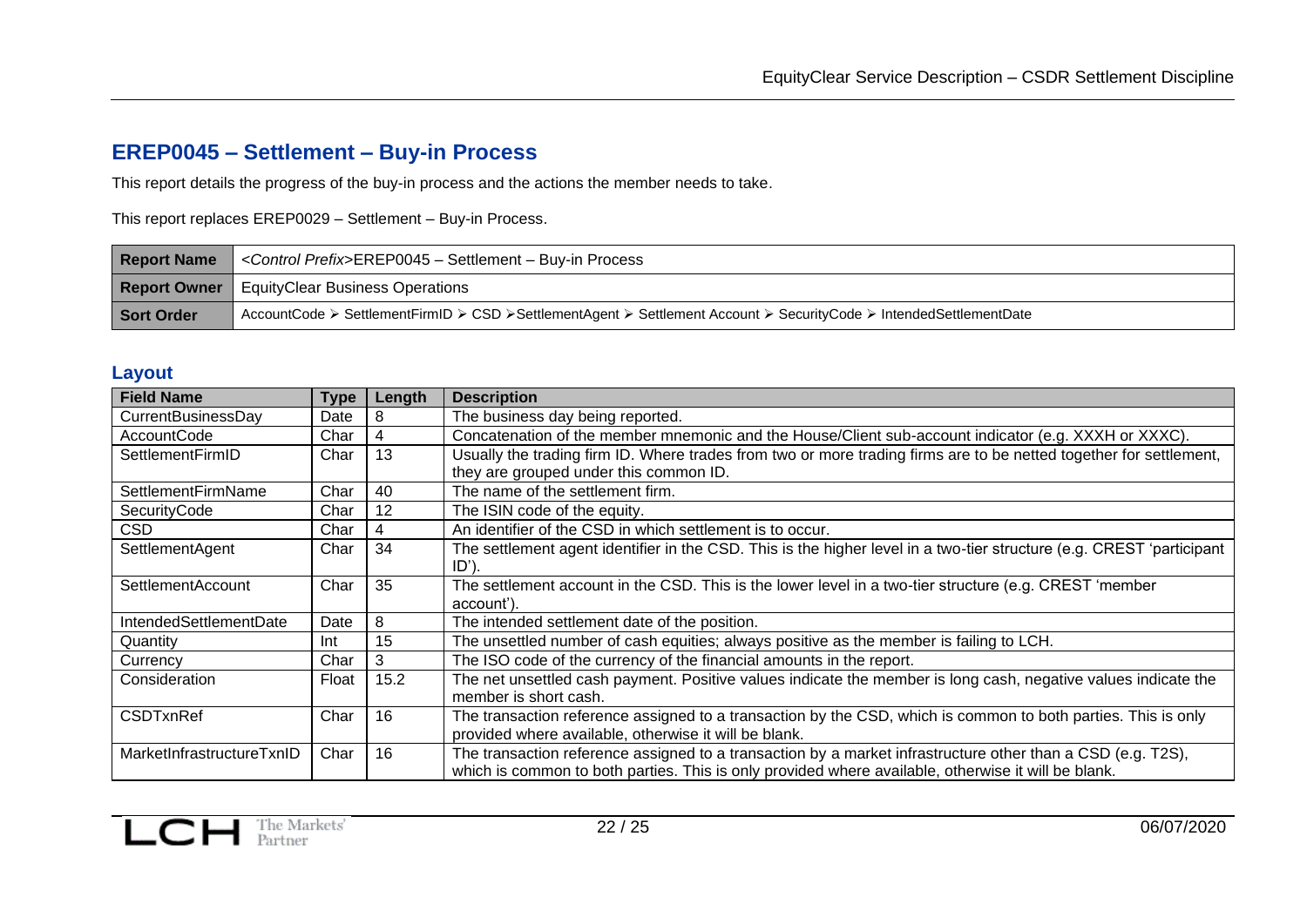| <b>Field Name</b>               | <b>Type</b> | Length | <b>Description</b>                                                                                                             |
|---------------------------------|-------------|--------|--------------------------------------------------------------------------------------------------------------------------------|
| Action                          | Char        | 2      | This is a code for the action that needs to be taken or is just for information (BI).                                          |
|                                 |             |        | For CSDR buy-ins:                                                                                                              |
|                                 |             |        | 'HL' - put fail on hold                                                                                                        |
|                                 |             |        | 'PF' - pay for buy-in - fully executed                                                                                         |
|                                 |             |        | 'PD' - pay for buy-in - partially executed - balance deferred                                                                  |
|                                 |             |        | 'FD' - full buy-in deferred (no action required)                                                                               |
|                                 |             |        | 'CF' - cancel held fail                                                                                                        |
|                                 |             |        | 'CD' - cancel held fail and reinstruct remaining balance as a delivery, flagged on hold and as a reinstruction <sup>13</sup> . |
|                                 |             |        | For non-CSDR buy-ins:                                                                                                          |
|                                 |             |        | 'BI' - a non CSDR buy-in order has been placed. The member can still deliver on the failing instruction.                       |
|                                 |             |        | 'BR' - instruct a receipt to purchase the buy-in from LCH for a non CSDR buy-in.                                               |
| <b>ToBeActionedByMember</b>     | Char        |        | 'Y' – member to carry out the action.                                                                                          |
|                                 |             |        | 'N' - LCH to carry out the action on behalf of the member by PoA or similar, or no action is required.                         |
| <b>BuyinQuantity</b>            | Int         | 15     | The executed buy-in quantity. Only relevant to Actions 'PF' and 'PD'.                                                          |
| <b>BuyinPrice</b>               | Float       | 15.6   | The executed buy-in price. Only relevant to Actions 'PF' and 'PD'.                                                             |
| <b>BuyinAgentFee</b>            | Float       | 15.2   | The buy-in agent's fee. Only relevant to Actions 'PF' and 'PD'.                                                                |
| PaymentAmount                   | Float       | 15.2   | The amount to be paid to LCH for a CSDR buy-in. Only relevant to Actions 'PF' and 'PD'.                                        |
| PaymentValueDate                | Date        | 8      | The date on which LCH receives value for the CSDR buy-in payment. Only relevant to Actions 'PF' and 'PD'.                      |
| PaymentMethod                   | Char        | 4      | 'PFOD' for settlement in the CSD or 'BANK' for a bank transfer outside the CSD. Only relevant to Actions 'PF'<br>and 'PD'.     |
| <b>InstructionQuantity</b>      | Int         | 15     | The quantity of shares to be delivered to LCH for a CSDR buy-in remaining balance instruction, for Action 'CD'.                |
|                                 |             |        | The quantity of shares to be received from LCH for a non CSDR buy-in, for Action 'BR', which will always be                    |
|                                 |             |        | shown as negative <sup>14</sup> .                                                                                              |
| <b>InstructionConsideration</b> | Float       | 15.2   | The amount to be paid for a CSDR buy-in remaining balance reinstruction, for Action 'CD'. The amount will be                   |
|                                 |             |        | negative where LCH will be paying the member (normal DvP case). The amount will be positive where the                          |
|                                 |             |        | member is paying LCH (rarer DwP case).                                                                                         |
|                                 |             |        | The amount to be paid to LCH for a non CSDR buy-in, for Action 'BR'.                                                           |
| InstructionISD                  | Date        | 8      | The intended settlement date of the new settlement instruction. Only relevant to Actions 'CD' and 'BR'.                        |
| <b>BuyinPeriodEndDate</b>       | Date        | 8      | The last date on which a buy-in can settle before cash compensation is applied.                                                |

<sup>&</sup>lt;sup>13</sup> Using the special condition flag set to 'BSSP' or equivalent.

<sup>&</sup>lt;sup>14</sup> The sign convention on this report is that positive values are where the member is delivering to or paying LCH and negative values are where LCH is delivering to or paying the member.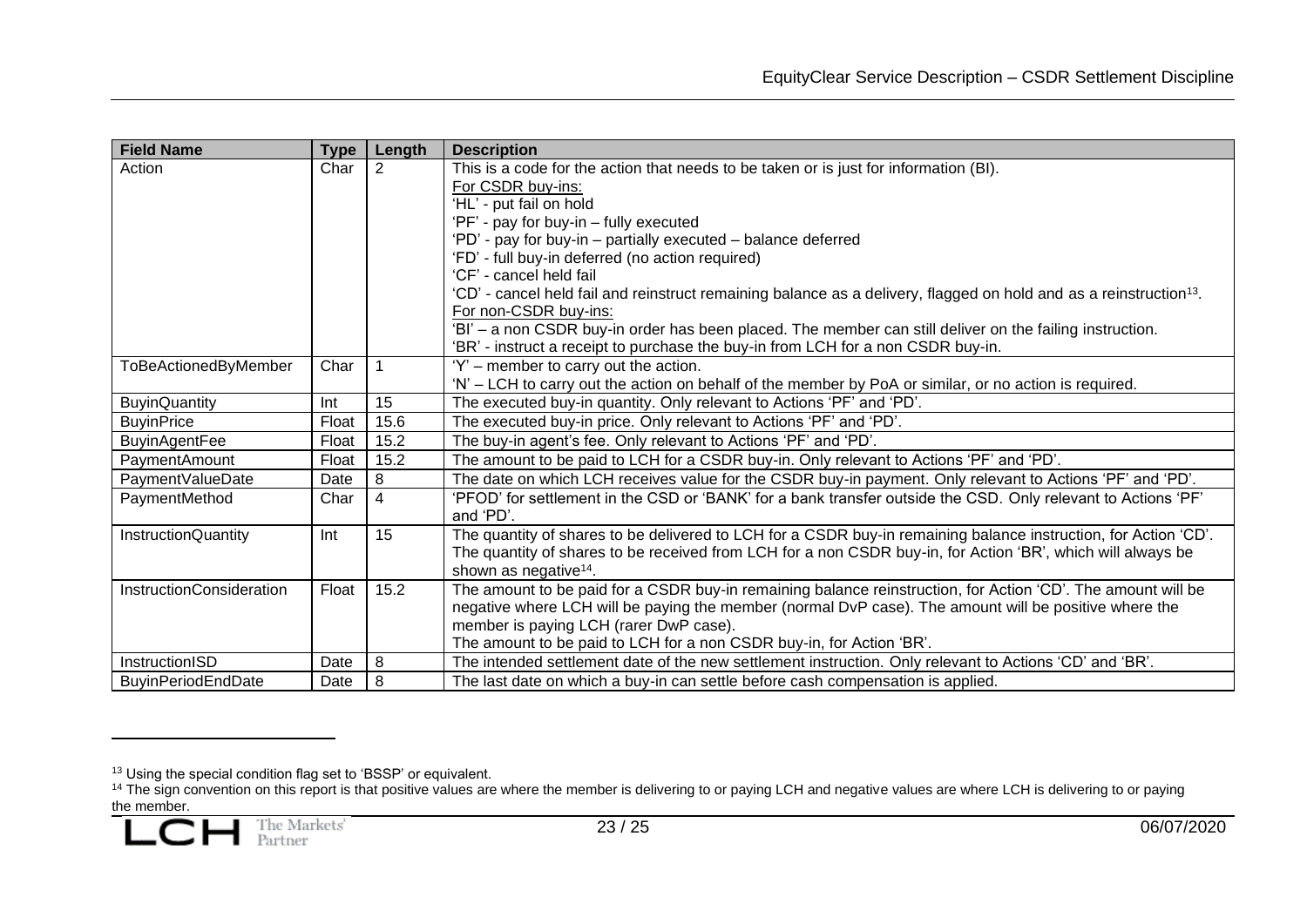### **Example**

#### *<Control Prefix>* EREP0045 – Settlement – Buy-in Process

| Current<br><b>Business Day</b> | Account<br>Code | Settlement<br>FirmID | Settlement<br>Firm Name | SecurityCode | <b>CSD</b>  | Settlemen<br>t Agent | Settlement<br>Account | Intended<br>Settlement<br>Date <sup>15</sup> | Quantity | Currency   | Consideration CSDTxnRef | Market<br>Infrastructure<br><u>TxnID</u> |
|--------------------------------|-----------------|----------------------|-------------------------|--------------|-------------|----------------------|-----------------------|----------------------------------------------|----------|------------|-------------------------|------------------------------------------|
| 20210226                       | XXXC            | SETT <sub>1</sub>    | SETT <sub>1N</sub>      | DE0001111111 | <b>DAKV</b> | 0123                 | ABC                   | 20210219                                     | 100      | <b>EUR</b> | 100.10                  | ARF11111                                 |
| 20210226                       | XXXC            | SETT <sub>1</sub>    | SETT <sub>1N</sub>      | DE0002222222 | <b>DAKV</b> | 0123                 | ABC                   | 20210218                                     | 200      | <b>EUR</b> | 220.00                  | ARF22222                                 |
| 20210226                       | <b>XXXC</b>     | SETT <sub>1</sub>    | SETT <sub>1N</sub>      | DE0003333333 | <b>DAKV</b> | 0123                 | ABC.                  | 20210218                                     | 300      | <b>EUR</b> | 330.00                  | ARF33333                                 |
| 20210226                       | XXXC            | SETT <sub>1</sub>    | SETT <sub>1N</sub>      | DE0004444444 | <b>DAKV</b> | 0123                 | ABC                   | 20210216                                     | 400      | <b>EUR</b> | 440.00                  | ARF44444                                 |
| 20210226                       | XXXC            | SETT <sub>2</sub>    | SETT2N                  | DE0005555555 | <b>ECLR</b> | 0123                 | DEF                   | 20210217                                     | 500      | <b>USD</b> | 550.55 EBTX11111        |                                          |
| 20210226                       | <b>XXXC</b>     | SETT <sub>2</sub>    | SETT2N                  | DE0006666666 | <b>DAKV</b> | 0123                 | ABC                   | 20210217                                     | 600      | <b>EUR</b> | 660.00                  | ARF55555                                 |
| 20210226                       | <b>XXXC</b>     | SETT3                | SETT3N                  | CH0007777777 | <b>SCOM</b> | 0123                 | GHI                   | 20210219                                     | 700      | <b>CHF</b> | 777.00 SWR22222         |                                          |
| 20210226                       | XXXC            | SETT <sub>3</sub>    | SETT3N                  | CH0007777777 | <b>SCOM</b> | 0123                 | GHI                   | 20210218                                     | 700      | CHF        | 777.00 SWR33333         |                                          |

#### *Continued...*

<span id="page-23-0"></span>

| Action    | To Be Actioned | <b>Buyin Quantity</b> | <b>Buyin Price</b> | <b>Buyin Agent Fee</b> | Payment | Payment    | Payment     | Instruction | Instruction   | Instruction | <b>Buyin Period</b> |
|-----------|----------------|-----------------------|--------------------|------------------------|---------|------------|-------------|-------------|---------------|-------------|---------------------|
|           | By Member      |                       |                    |                        | Amount  | Value Date | Method      | Quantity    | Consideration | <u>ISD</u>  | End Date            |
| HL        |                |                       |                    |                        |         |            |             |             |               |             | 20210309            |
| PF        |                | 200                   | 1.50               | 2.00                   | 82.00   | 20210301   | <b>PFOD</b> |             |               |             | 20210308            |
| <b>PD</b> |                | 230                   | 1.00               | 2.00                   | 25.00   | 20210301   | <b>PFOD</b> |             |               |             | 20210308            |
| <b>FD</b> | N              |                       |                    |                        |         |            |             |             |               |             | 20210304            |
| CF        | N              |                       |                    |                        |         |            |             |             |               |             | 20210305            |
| CD        |                |                       |                    |                        |         |            |             | 66          | $-72.60$      | 20210217    | 20210305            |
| BI        | N              |                       |                    |                        |         |            |             |             |               |             | 20210309            |
| <b>BR</b> | N              | 700                   | l.50               | 2.00                   |         |            |             | -700        | 1052.00       | 20210301    | 20210308            |

<sup>15</sup> The sort order in this example is not the actual sort order. It is shown this way to help the reader follow the process flow from top to bottom.